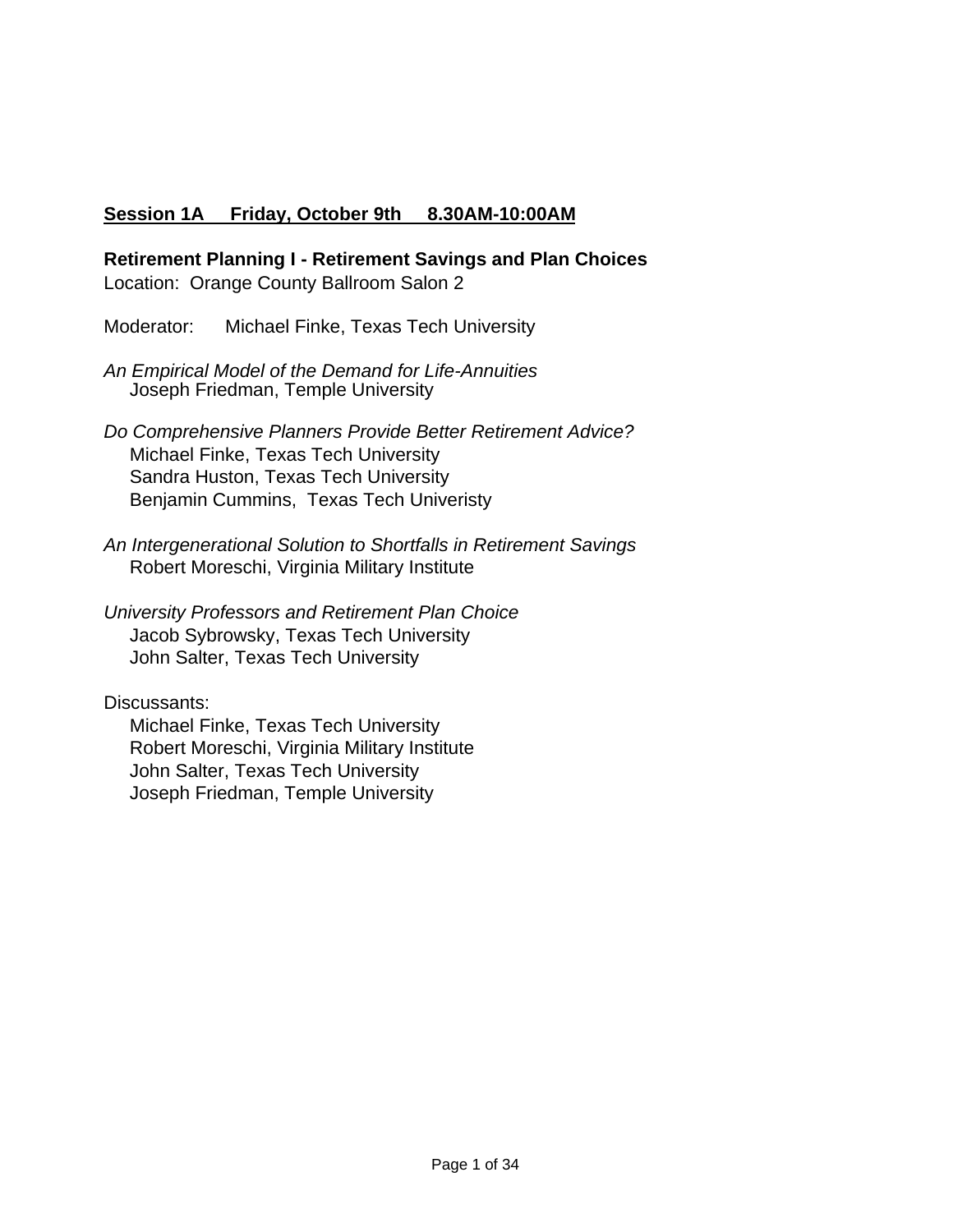## **Session 1B Friday, October 9th 8.30AM-10:00AM**

### **Financial Education I - Financial Literacy**

Location: Orange County Ballroom Salon 3

Moderator: Martin Young, Massey University

*The Concept and Measurement of Financial Literacy: Preliminary Results from a New Survey on Financial Literacy Assessment* Sandra Huston, Texas Tech University

*Financial Literacy and Religious Preference* Grady Perdue, University of Houston-Clear Lake Robert Hill, University of Houston-Clear Lake Michael E. Hanna, University of Houston-Clear Lake

*Was the Tithe a Good Tax?* Robert C. Wolf, University of Wisconsin

*The Use of the Internet as a Source of Financial Information* Tahira Hira , Iowa State University Whitney Rock, Iowa State University Cäzilia Loibl, Ohio State University

Discussants:

 Grady Perdue, University of Houston-Clear Lake Robert C. Wolf, University of Wisconsin Tahira Hira , Iowa State University Sandra Huston, Texas Tech University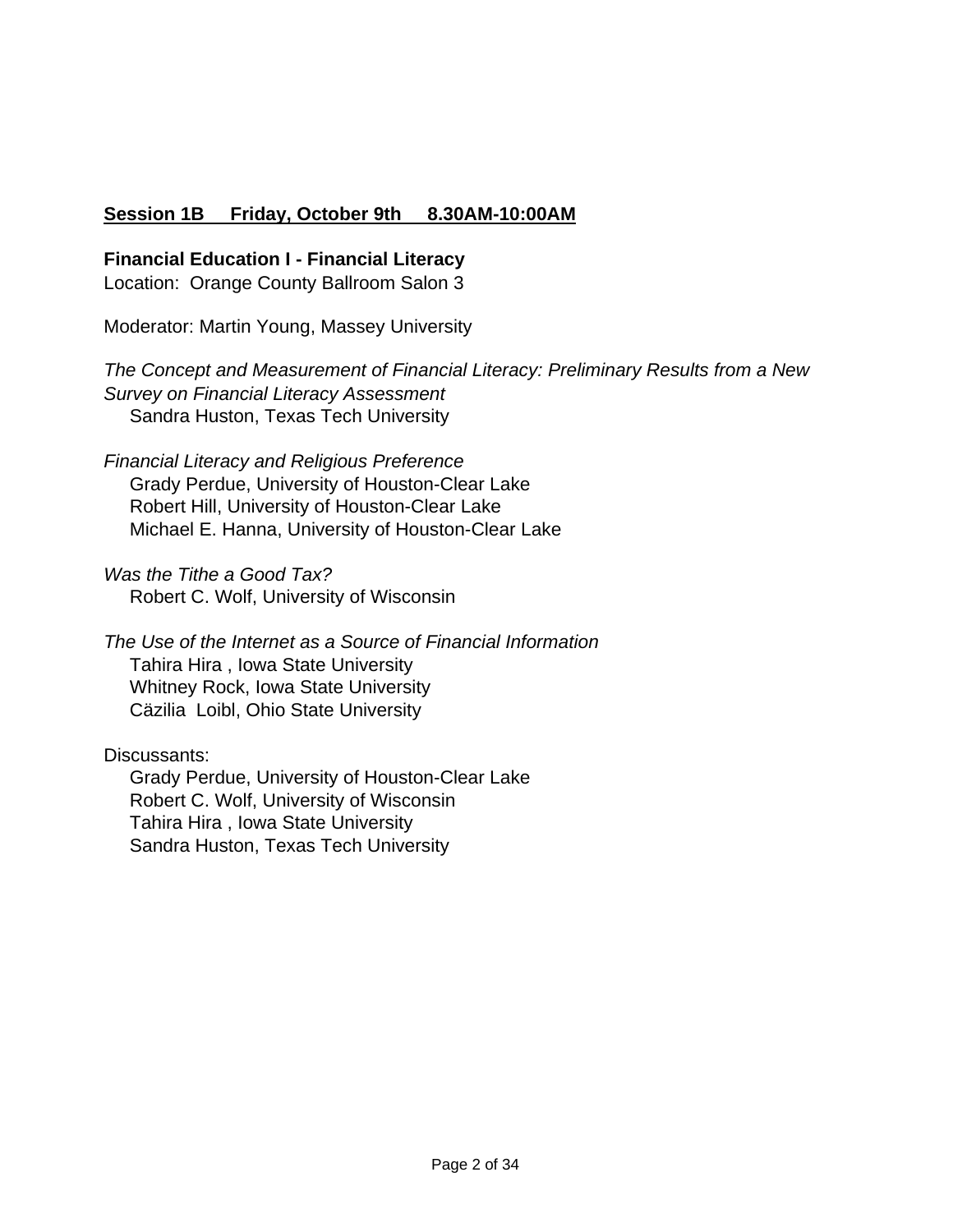# **Session 1C Friday, October 9th 8.30AM-10:00AM**

### **Financial Planning I - Risk Tolerance**

Location: Orange County Ballroom Salon 4

Moderator: Rajneesh Sharma, Saint Joseph's University

*The Influence of Birth Order on Financial Risk Tolerance* John Gilliam, Texas Tech University Swarn Chatterjee, University of Georgia Chris Browning, Texas Tech University

### *Risk Tolerance: Cause or Effect?*

 Sherman D. Hanna, Ohio State University Suzanne Lindamood, Legislative Service Commission

*Precautionary Savings against Health Risks: Evidence from the Health and Retirement Study*

 Tansel Yilmazer, University of Missouri Robert Scharff, The Ohio State University

*Reductions in Retirement Withdrawal Rates Strategies* Ahmet Tezel, Saint Joseph's University Ginette McManus, Saint Joseph's University Rajneesh Sharma, Saint Joseph's University

### Discussants:

 Sherman D. Hanna, Ohio State University Tansel Yilmazer, University of Missouri Rajneesh Sharma, Saint Joseph's University Danielle Winchester ,Texas Tech University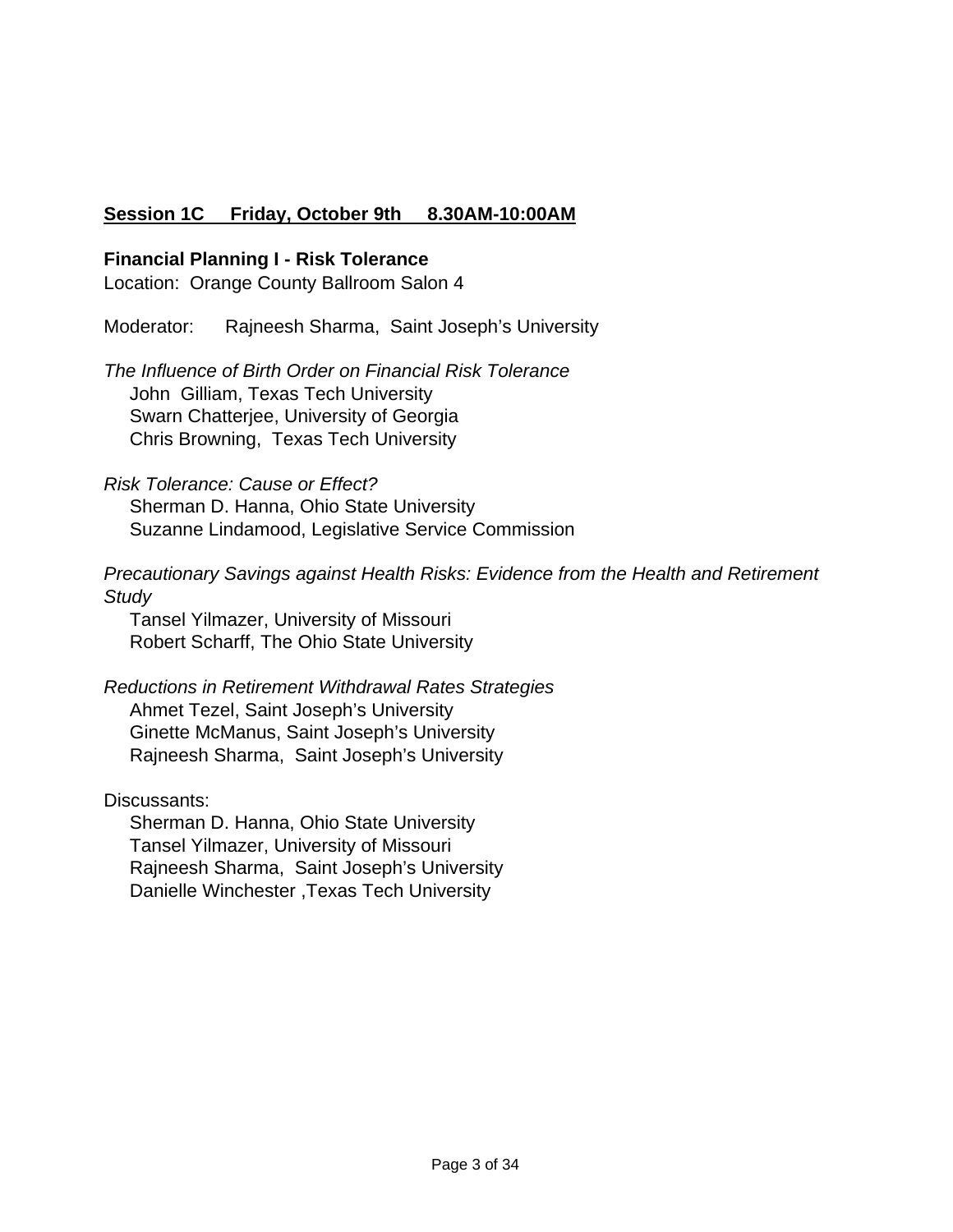## **Session 1D Friday, October 9th 8.30AM-10:00AM**

**Investment Analysis I - Market Valuation and Challenges**

Location: Grand Ballroom Salon K

Moderator: James Grant, University of Massachusetts

*Long-Horizon Stock Predictability: Evidence and Applications* Dale Domian, York University William Reichenstein, Baylor University

*Does the Wealth Profile of a Company Matter in DCF Analysis?* James Grant, University of Massachusetts

*The Impact of Passive Investing on Corporate Valuations* David Nanigian, Texas Tech University

Discussants: James Grant, University of Massachusetts David Nanigian, Texas Tech University Dale Domian, York University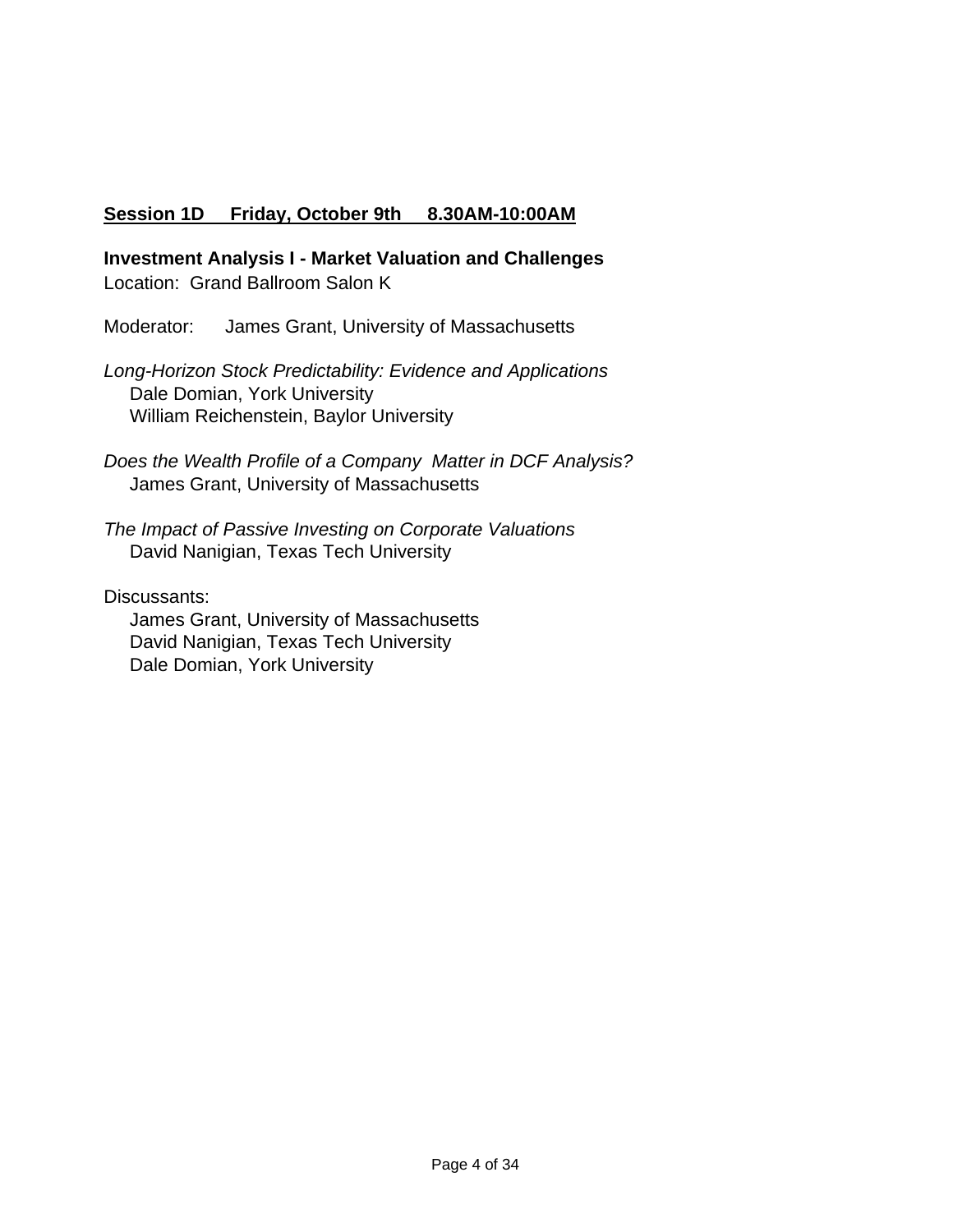# **Session 1E Friday, October 9th 8.30AM-10:00AM**

**Special Session-- - Using Financial Planning Software in Classroom**

Location: Orange County Ballroom Salon 1

Moderator: Vickie Hampton, Texas Tech University

 Jacob Sybrowsky, Texas Tech University Deena Katz, Texas Tech University Craig Lemoine, American College

### **Description:**

This session is intended to discuss the unique financial planning software needs of higher education institutions. An open forum on time management, faculty training and student application will be featured. Representatives from schools who are currently or interested in using financial planning software are encouraged to attend.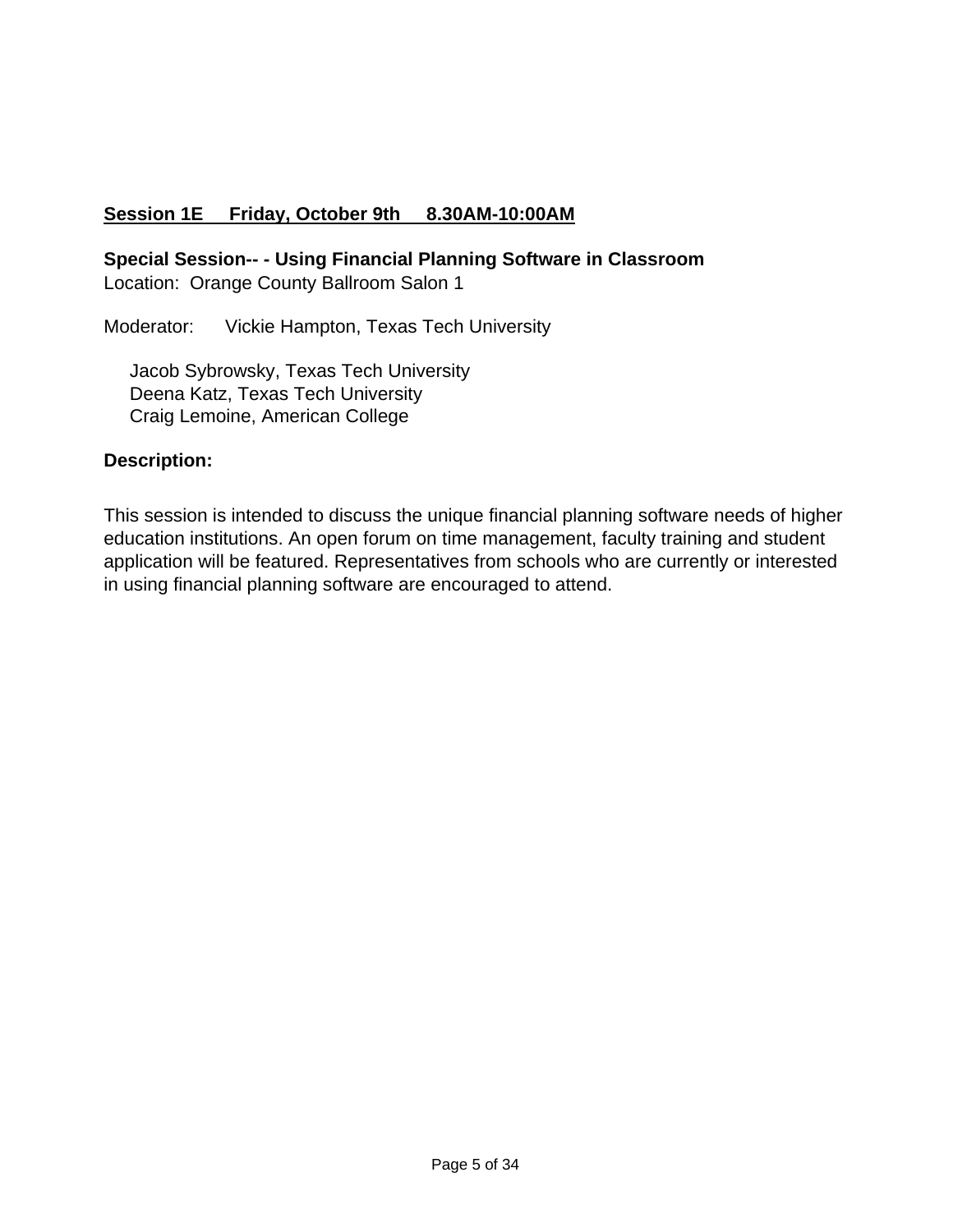# **Session 2A Friday, October 9th 10:30 AM - 12:00 PM**

**Retirement Portfolio I - Strategies for Retirement**

Location: Orange County Ballroom Salon 2

Moderator: Joachim Klement, UBS Wealth Management

*Life is Nonlinear: Structuring Retirement Portfolios for the Long Haul* Joachim Klement, UBS Wealth Management

*How Much Does Dynamic Adjustment Improve Saving Performance?* James Dow, California State University

*Glidepath Strategies for Retirement Funds: Boon or Boondoggle?* Rositsa Chang, University of Hawaii at Manoa Jack De Jong, University of Hawaii at Manoa Qianqiu Liu, University of Hawaii at Manoa John Robinson, Hawaii Wealth Management

*The Accumulation Efficiency of Life Cycle Funds* John Spitzer, College at Brockport State University of New York Sandeep Singh, College at Brockport State University of New York

Discussants:

 James Dow, California State University Rositsa Chang, University of Hawaii at Manoa John Spitzer, College at Brockport State University of New York Joachim Klement, UBS Wealth Management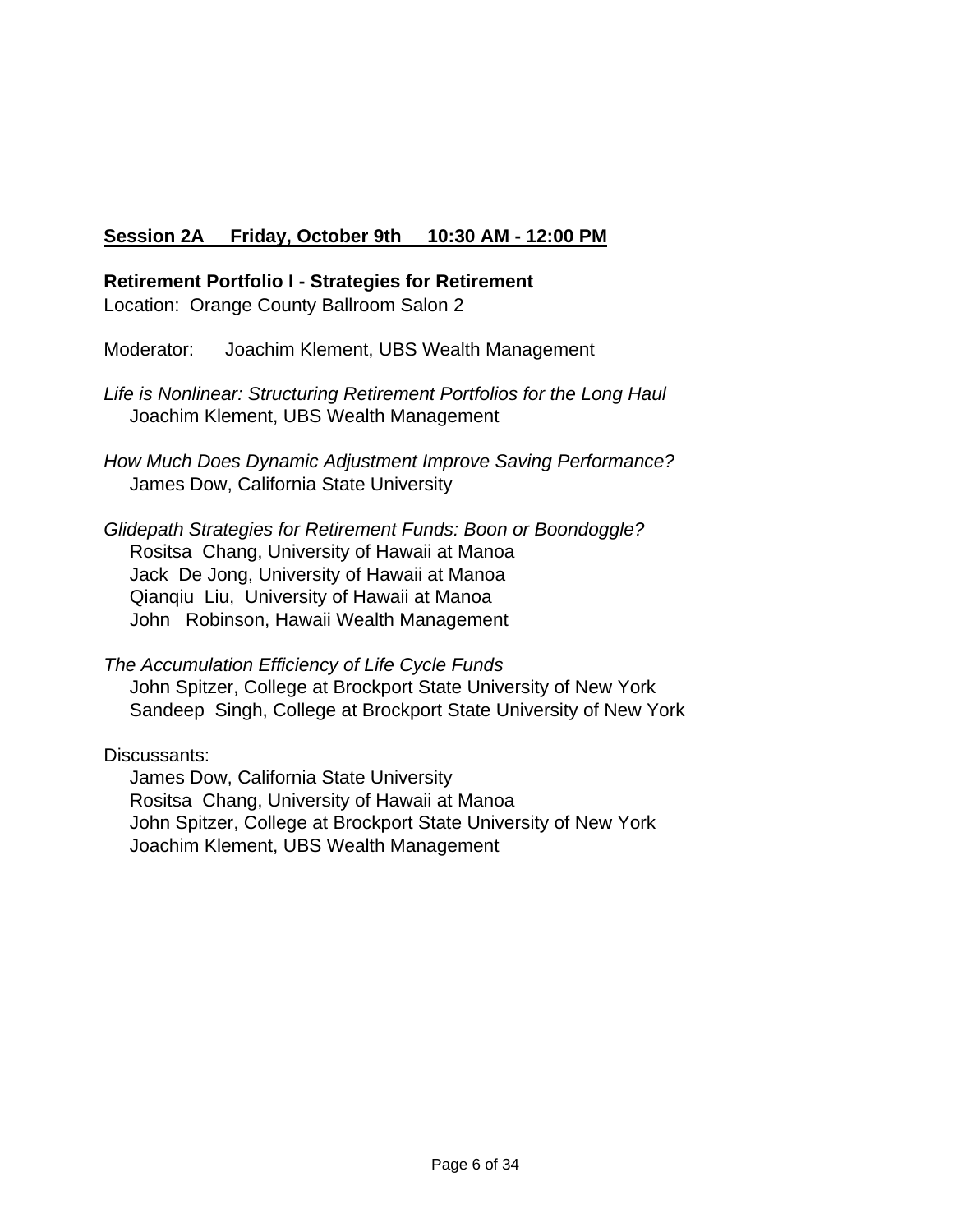# **Session 2B Friday, October 9th 10:30 AM - 12:00 PM**

### **Financial Education II - Financial Education**

Location: Orange County Ballroom Salon 3

Moderator: Vickie Hampton, Texas Tech University

*Educating Widows in Personal Financial Planning* Brian Korb, Texas Tech University

*Financial Education, Personality Characteristics, and Portfolio Preferences among Student Fund Managers: An Experimental Analysis* Lawrence J. Belcher, Stetson University

*A Phenomenological Study of Family Influence on Millennial College Students' Money Beliefs and Behaviors*

Mary Ann Campbell, University of Central Arkansas

*Job Analysis for Entry-Level Financial Planning Graduates: Implications for Academic Programs*

 Vickie Hampton, Texas Tech University John Salter, Texas Tech University Deena Katz, Texas Tech University Harold Evensky , Texas Tech University Danielle Winchester , Texas Tech University

Discussants:

 Lawrence J. Belcher, Stetson University Deena Katz, Texas Tech University Vickie Hampton, Texas Tech University Mary Ann Campbell, University of Central Arkansas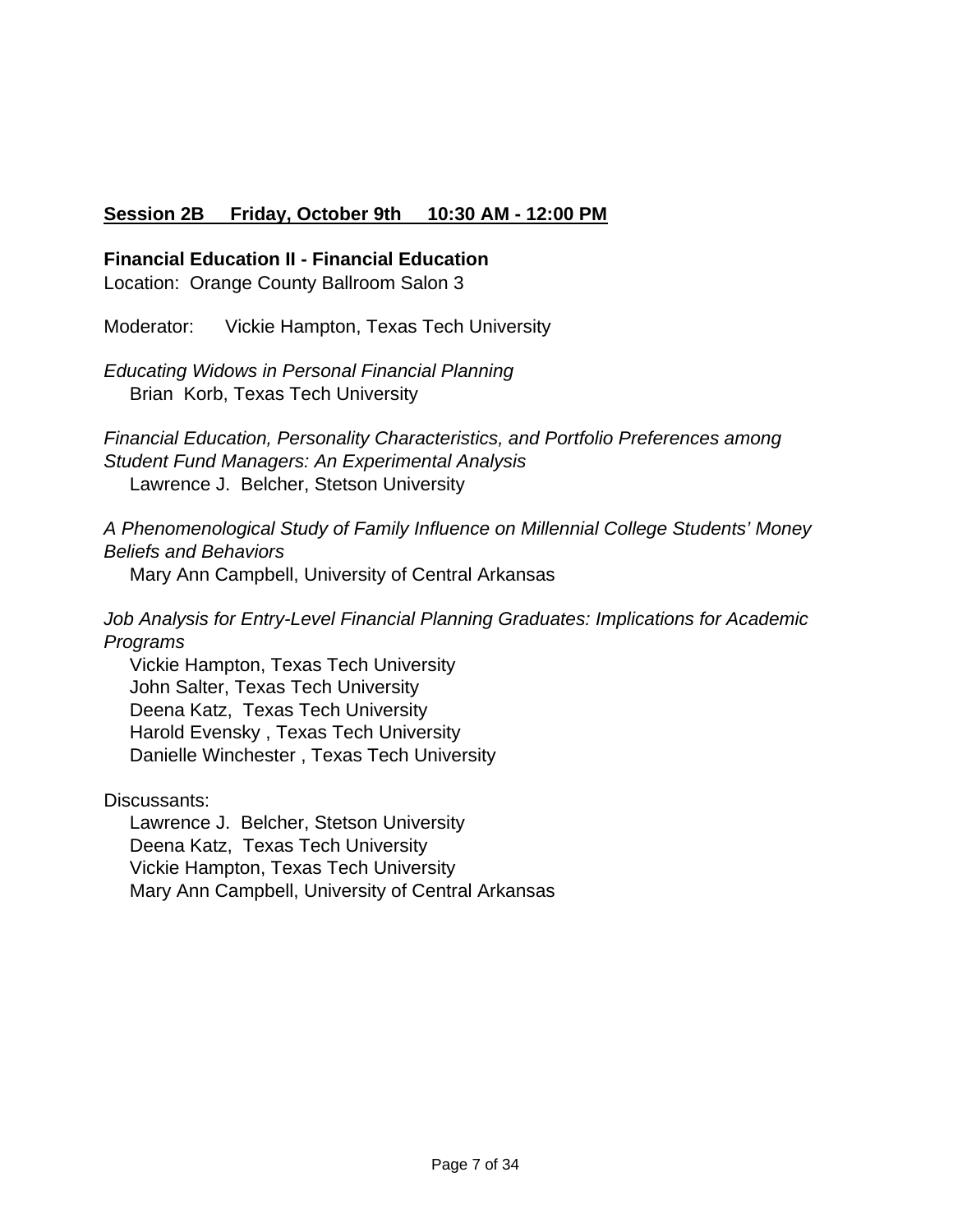# **Session 2C Friday, October 9th 10:30 AM - 12:00 PM**

### **Financial Planning II - Mortgage and Taxes**

Location: Orange County Ballroom Salon 4

Moderator: Diane Docking, Northern Illinois University

*Reverse Mortgage, Refinancing and Home Equity Line of Credit* V. Sivarama Krishnan, University of Central Oklahoma Allen Arnold, University of Central Oklahoma

*Understanding the Tax Consequences of Mortgage Cram-downs* Cris De la Torre, University of Northern Colorado Richard Newmark, University of Northern Colorado

*Examination of the Tax Effects on the Corporate Employee Financial Participation Plans: Evidence from Korean Market* Doug S. Choi, Metropolitan State College of Denver Frank Elston, Metropolitan State College of Denver

*The Impact of Asset Correlations onthe Household Mortgage Decision* Peter M. Basciano, Augusta State University James Grayson, Augusta State University

Discussants:

 Diane Docking, Northern Illinois University V. Sivarama Krishnan, University of Central Oklahoma Cris De la Torre, University of Northern Colorado Doug S. Choi, Metropolitan State College of Denver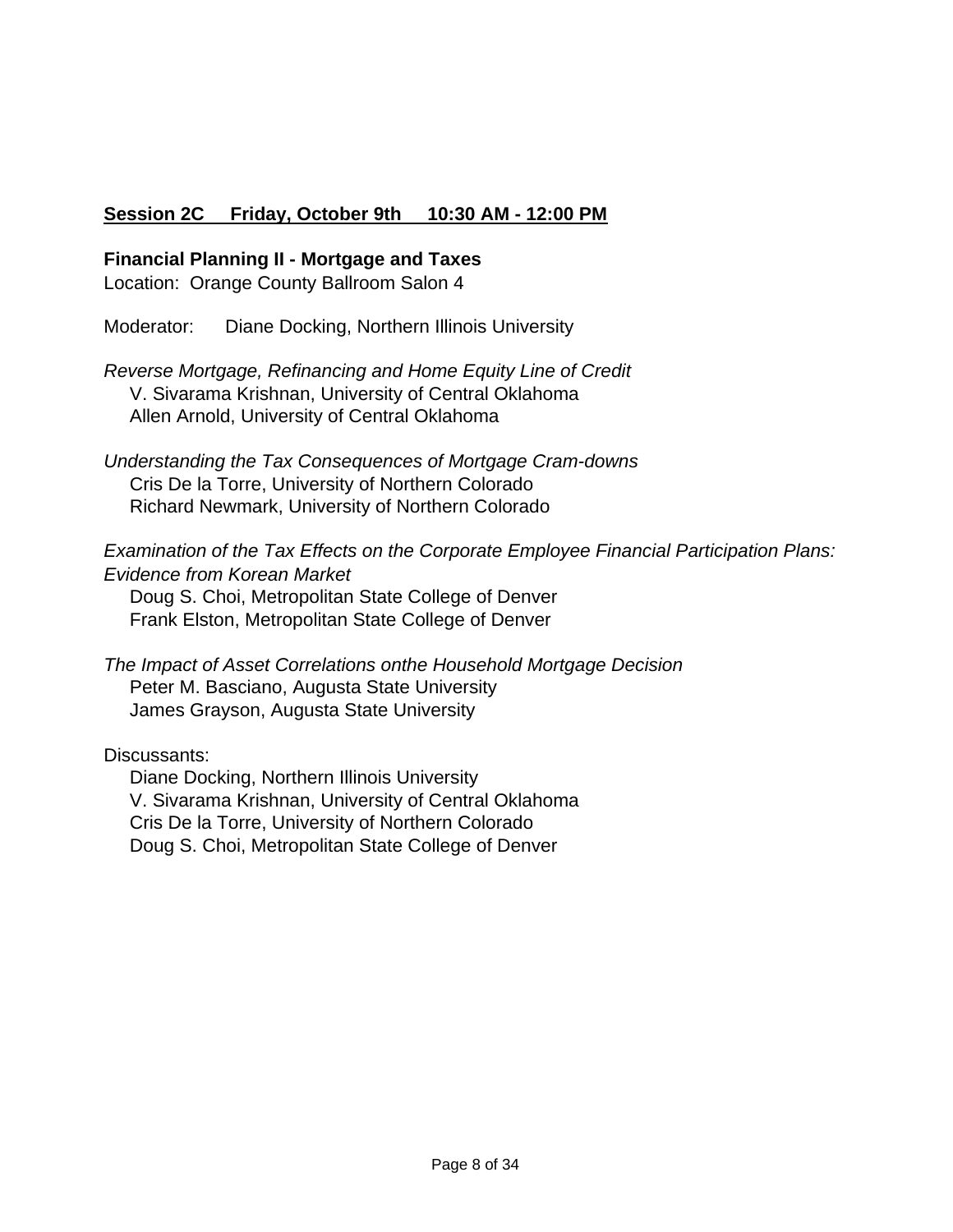# **Session 2D Friday, October 9th 10:30 AM - 12:00 PM**

**Investment Analysis II - International Financial Markets**

Location: Grand Ballroom Salon K

Moderator: Mathieu Zahui, Alliant International University

*Co-movements among the Developed and the Emerging Markets* Mahfuzul Haque, Indiana State University Imen Kouki, Higher Institute of Computer Science and Management, Tunisia

*ADR Price Deviations and Irrationality of U.S. Institutions*  Priti Verma, Texas A&M University Rahul Verma, University of Houston

- *Stock Price Synchronicities in theFrontier Market* Mathieu Zahui, Alliant International University
- *Impact of EU Membership process on Equity Market Integration and Portfolio Diversification*

 Halil Kiymaz, Rollins College Grady Perdue, Univeristy of Houston-Clear Lake

Discussants:

 Priti Verma, Texas A&M University Mathieu Zahui, Alliant International University Yan-Leung Cheung, Hong Kong Baptist University Rahul Verma, University of Houston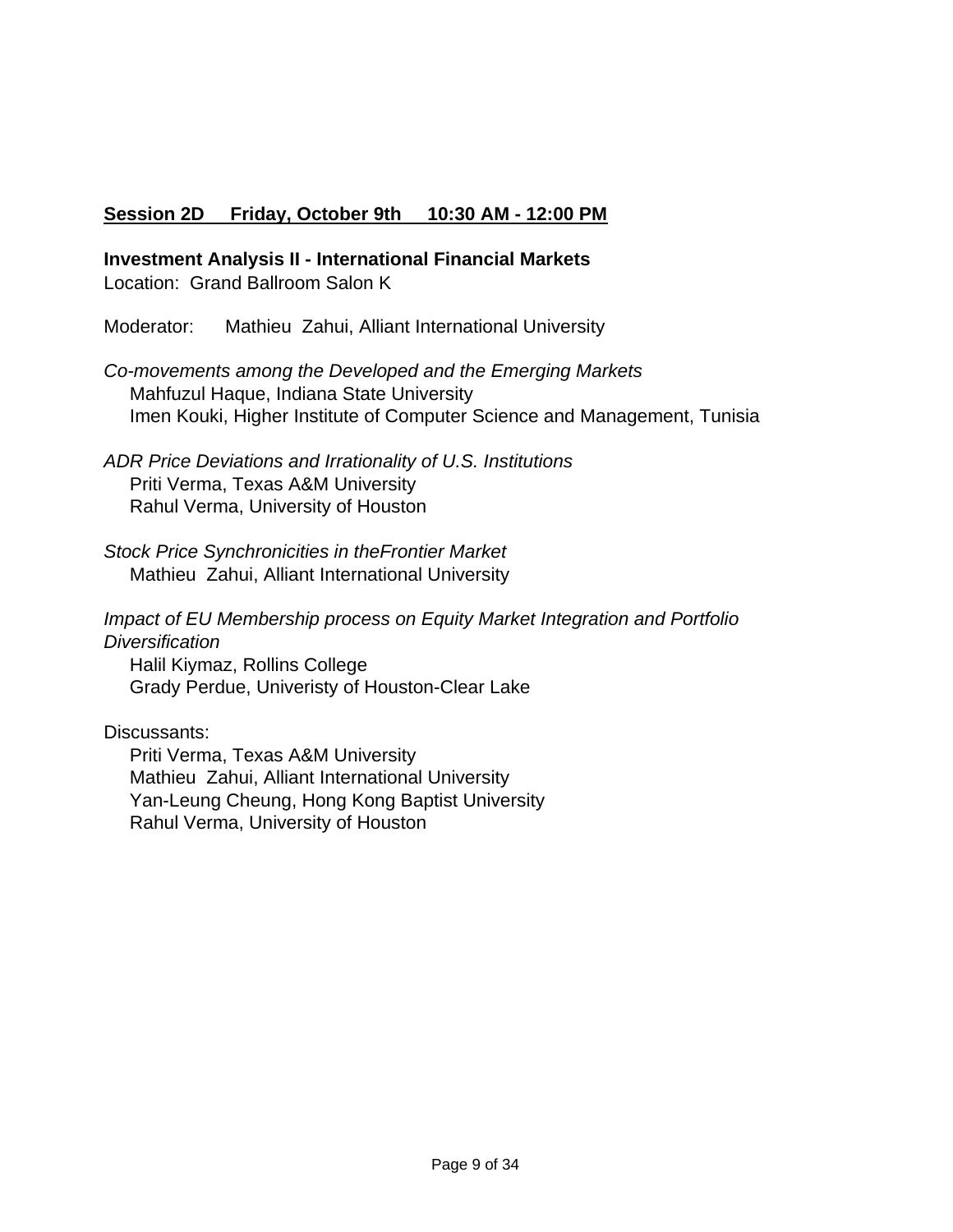# **Session 2E Friday, October 9th 10:30 AM - 12:00 PM**

**Special Session-- - National Household Datasets for Financial Research**

Location: Orange County Ballroom Salon 1

Moderator: Sherman D. Hanna, Ohio State University

 Swarn Chatterjee, University of Georgia Michael Finke, Texas Tech University Sherman D. Hanna, Ohio State University Suzanne Lindamood, Ohio Legislative Service Commission

# **Description:**

Panel members will discuss features, challenges, and potential benefits of using three major household survey datasets for personal finance research: Survey of Consumer Finances (Sherman D. Hanna and Suzanne Lindamood) Health and Retirement Study (Swarn Chatterjee) National Longitudinal Survey of Youth (Michael Finke)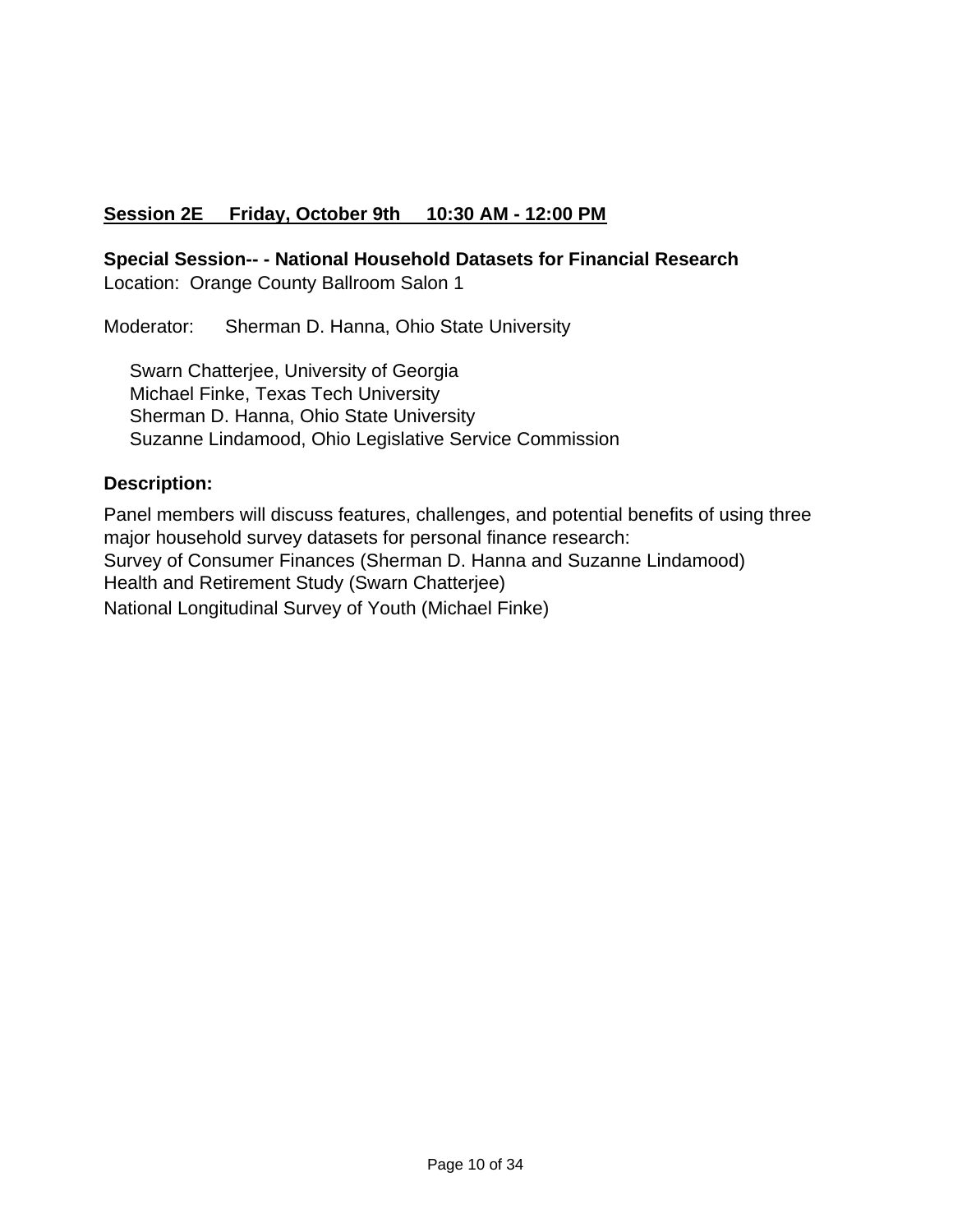# **Session 3A Friday, October 9th 2:00 PM -3:30 PM**

**Gender, Race, and Special Needs - Gender, Race, and Special Needs** Location: Orange County Ballroom Salon 2

Moderator: Sandra Huston, Texas Tech University

*Men, Women and Race: Common Factors Influencing the Failure to Reallocate from the Default Allocation in a Defined Contribution Plans* Eugene Bland, Texas A&M University Robert Trimm, Legacy Wealth Management Anamaria Calincan, University of Missouri-Columbia

*Racial-Ethnic Patterns in Being Credit Constrained: A Decomposition Analysis* Yoonkyung Yuh, Ewha Womans University, Korea Sherman Hanna, Ohio State University

*Can Gender Differences in Financial Risk Tolerance be Explained by Human Wealth?* Kimberly Bridges, Texas Tech University Michael Finke, Texas Tech University Sandra Huston, Texas Tech University

Discussants: Kimberly Bridges, Texas Tech University Sherman Hanna, Ohio State University

Eugene Bland, Texas A&M University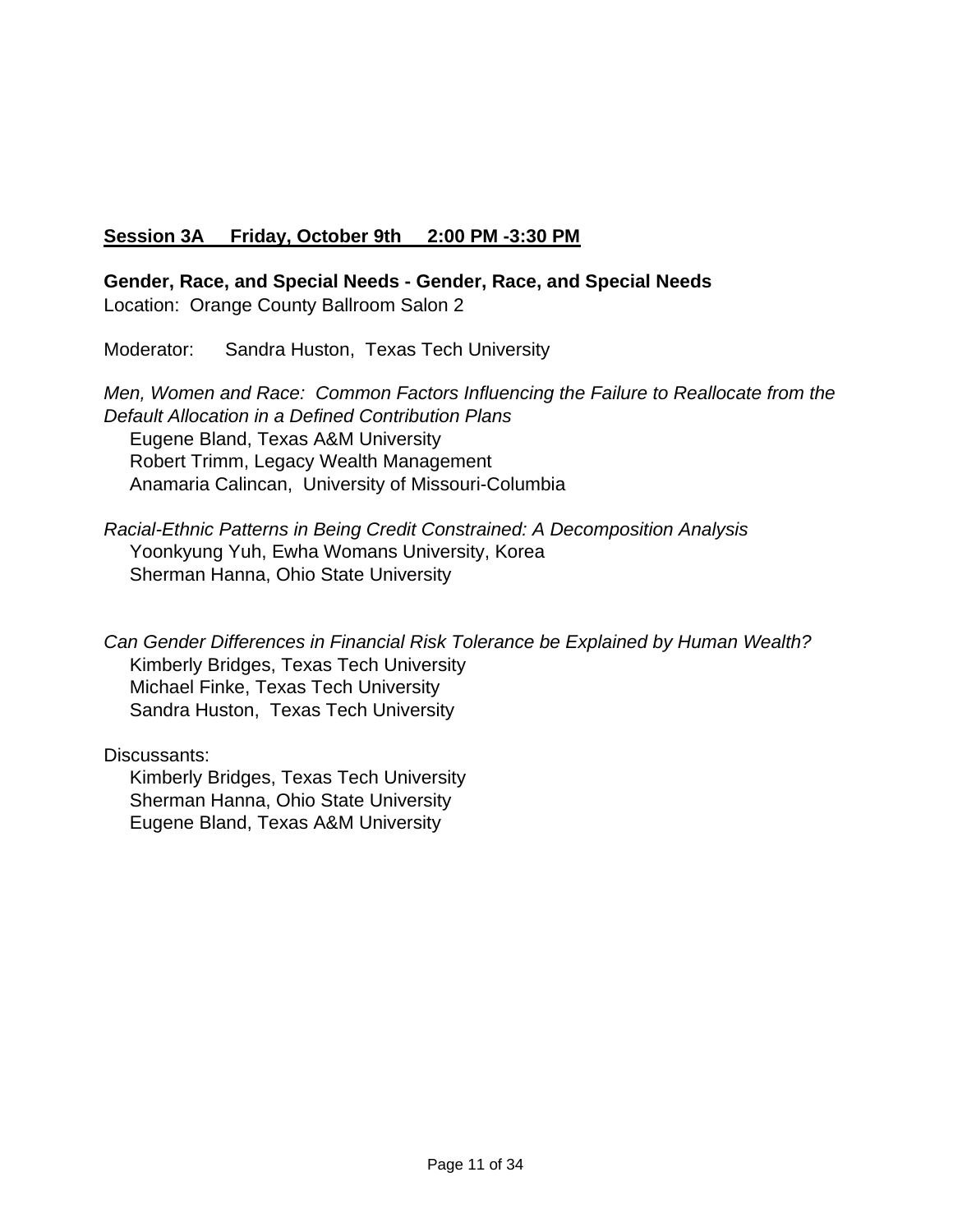## **Session 3B Friday, October 9th 2:00 PM -3:30 PM**

### **Retirement Portfolio II - Optimal Withdrawal Rates**

Location: Orange County Ballroom Salon 3

Moderator: James Arvesen, Strategic Solutions and Services, Inc. *The Economic Crisis of 2008: A Re-examination of Sustainable Withdrawal Rates* Swarn Chatterjee, University of Georgia Joseph Goetz, University of Georgia Lance Palmer, University of Georgia

*In Search of the Numbers. A Practical Application of Withdrawal Rate Research for Preretirees and Its Possible Implications*

Larry R. Frank, Better Financial Education

*Optimal Tax-efficient Planning of Withdrawals from Retirement Accounts* Lewis Coopersmith, Rider University Alan Sumutka, Rider University James Arvesen, Strategic Solutions and Services, Inc.

*Withdrawal Rate Strategies for Retirement Portfolios: Preventive Reductions and Risk Management*

John Mitchell, Central Michigan University

Discussants:

 Larry R. Frank, Better Financial Education Swarn Chatterjee, University of Georgia John Mitchell, Central Michigan University James Arvesen, Strategic Solutions and Services, Inc.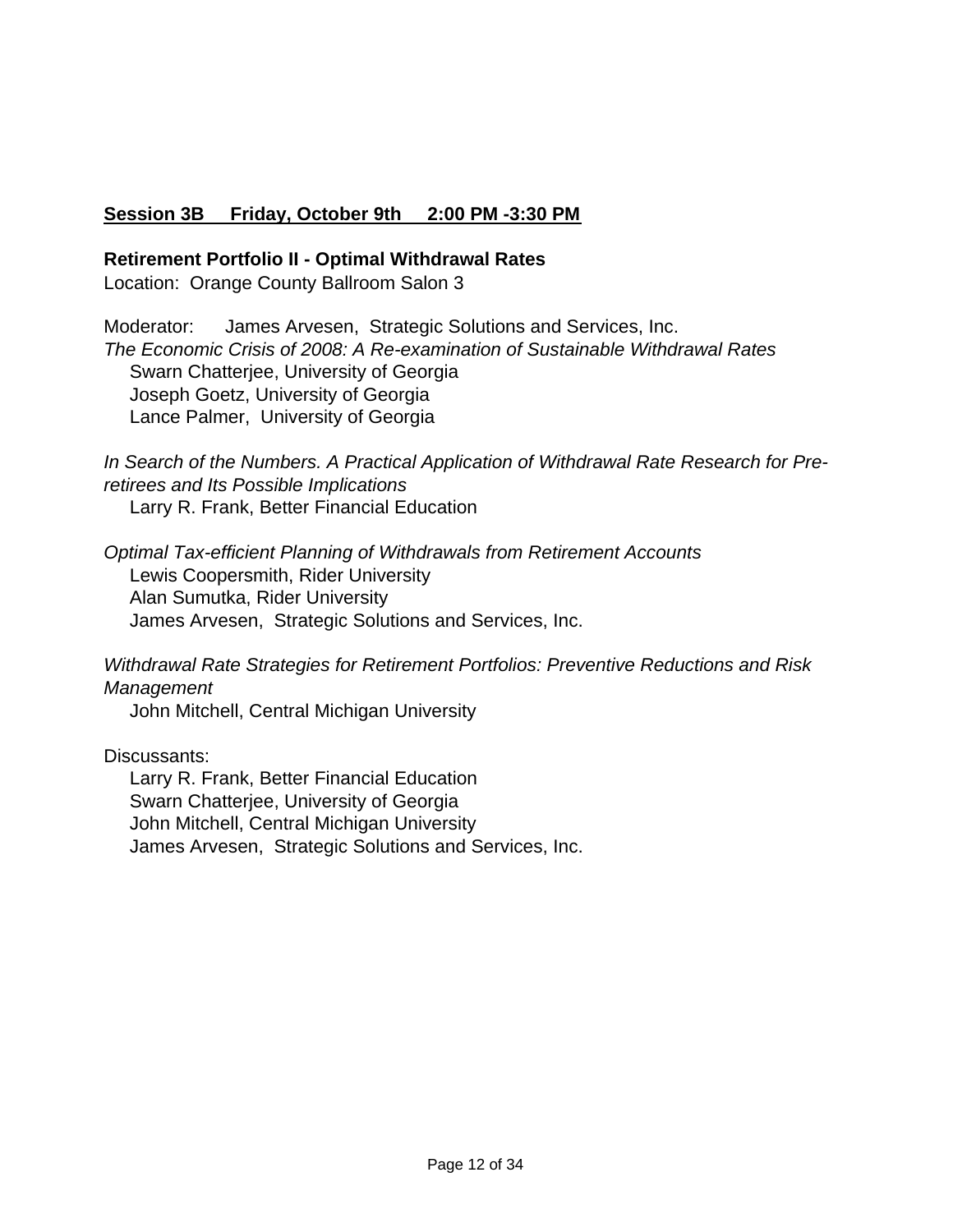# **Session 3C Friday, October 9th 2:00 PM -3:30 PM**

### **ETFs - Exchange Traded Funds**

Location: Orange County Ballroom Salon 4

Moderator: John Clark, University of Missouri - Kansas City

*A Tactical Asset Allocation Exercise Using ETFs* Robert Dubil, University of Utah

*The Financial Planner, Exchange Traded Funds, and ETF Trading Strategies to Enhance Client Wealth Maximization* James DiLellio, Pepperdine University Darrol Stanley, Pepperdine University

*Are Vanguard's ETFs Cannibalizing the Firm's Index Funds?* Anna Agapova, Florida Atlantic University

*Determinants of ETF Liquidity in the Secondary Market: A Five Factor Ranking Algorithm* Pankaj Agrrawal , University of Maine John Clark, University of Missouri - Kansas City

Discussants:

 Darrol Stanley, Pepperdine University Robert Dubil, University of Utah John Clark, University of Missouri - Kansas City Anna Agapova, Florida Atlantic University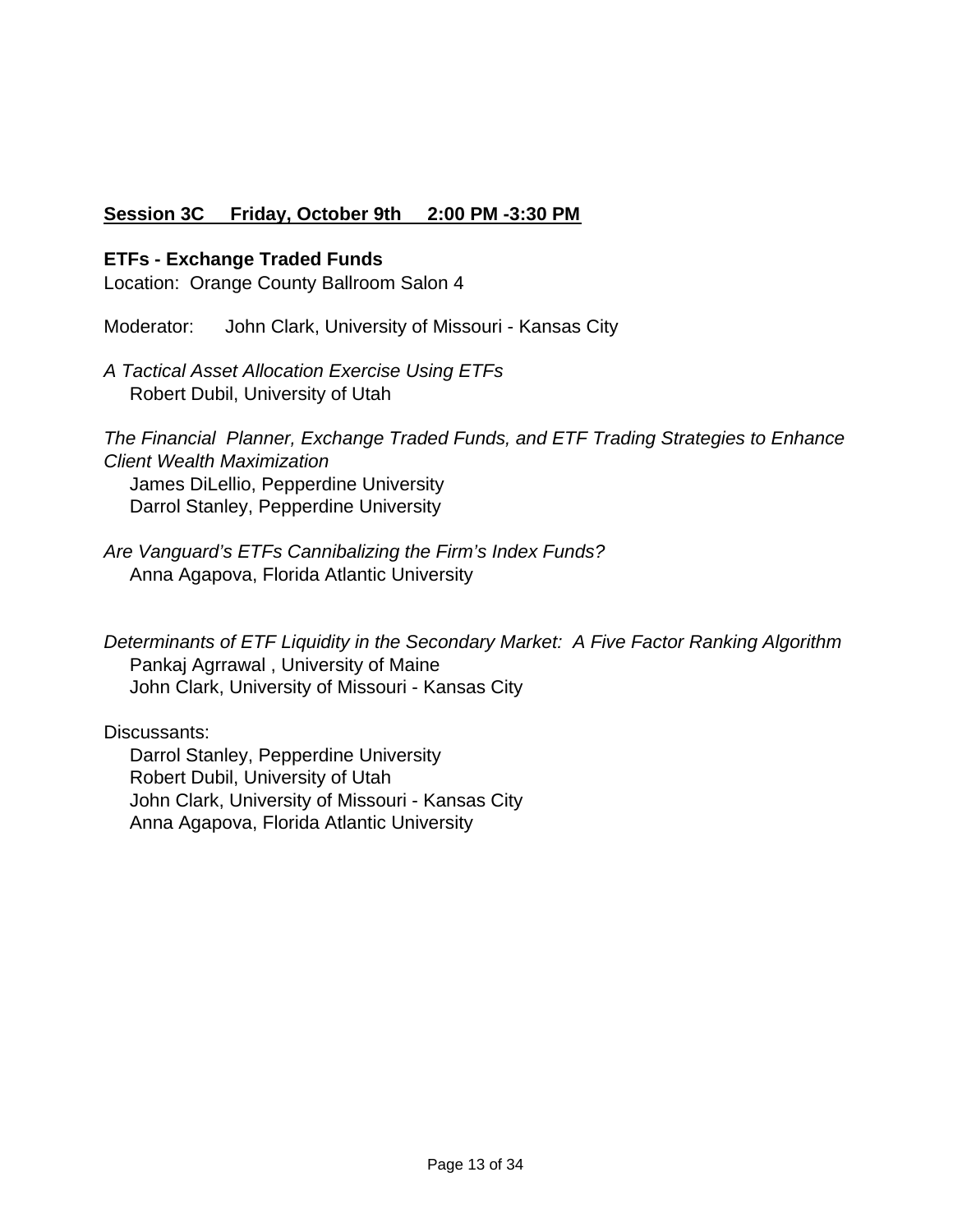## **Session 3D Friday, October 9th 2:00 PM -3:30 PM**

**Investment Analysis III - Asset Correlation and Selection**

Location: Grand Ballroom Salon K

Moderator: Lorne Switzer, Concordia University

*Liquidity Risk, Firm Risk, and Issue Risk Premium Effects on the Abnormal Returns to New Issues of Convertible Bonds* Jinlin Liu, Concordia University Lorne Switzer, Concordia University

*Series I Savings Bonds Announcement Effects on Treasury Inflation-Protected Securities* Don Taylor, Penn State University Brandywine

*Have Recent Mutual Fund Advertising Regulations Impacted Mutual Fund Flows?* Shaum Pfeiffer, Texas Tech University William Waller, Texas Tech University

*Risk Tolerance and Liquidity Preferences of the Self-employed* Tim Griesdorn, Texas Tech University

Discussants:

 Tim Griesdorn, Texas Tech University Shaum Pfeiffer, Texas Tech University Don Taylor, Penn State University Brandywine Lorne Switzer, Concordia University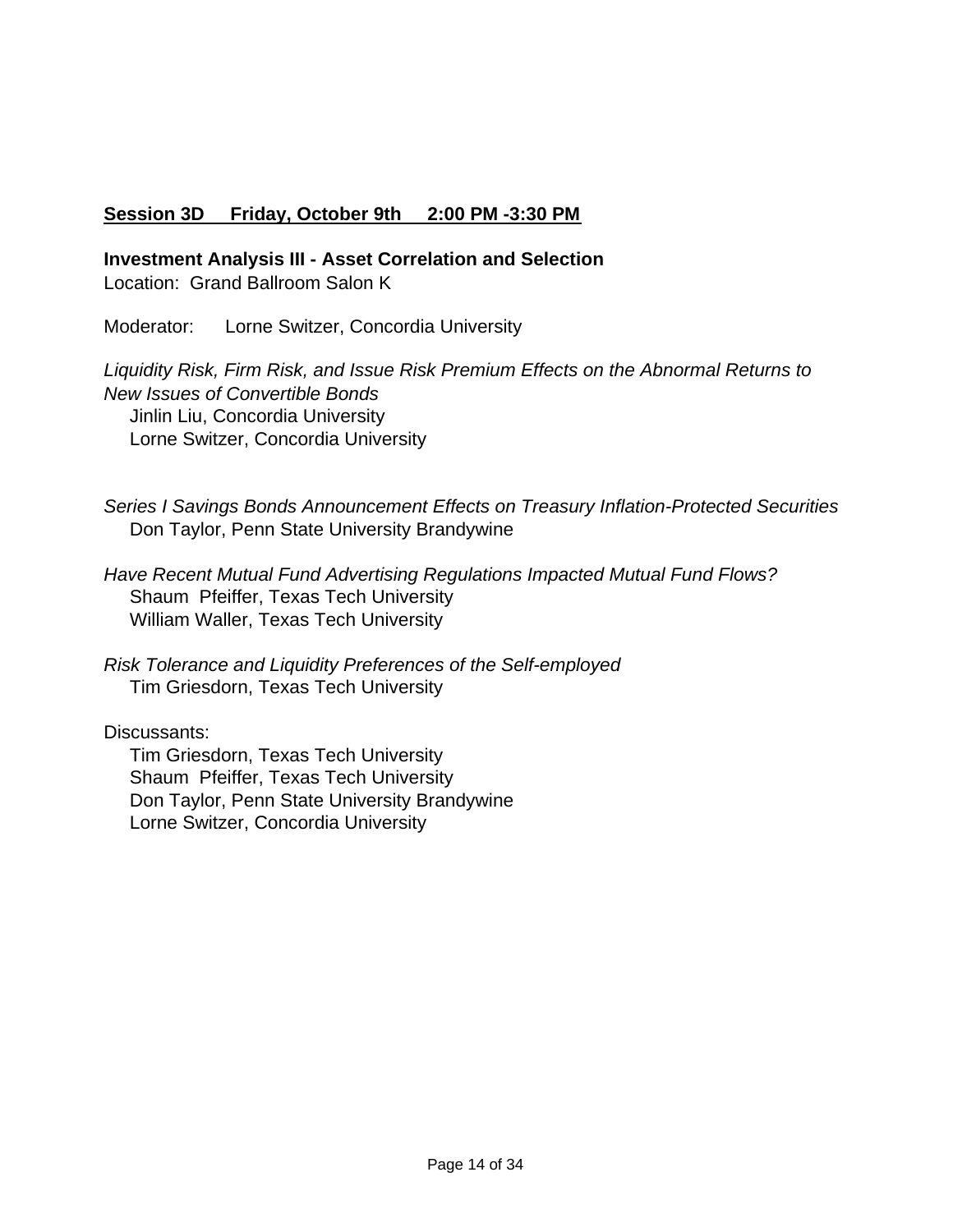# **Session 3E Friday, October 9th 2:00 PM -3:30 PM**

### **Special Session-- - Meet The Editors**

Location: Orange County Ballroom Salon 1

Moderator: Grady Perdue, University of Houston - Clear Lake

### **Description:**

Join us for an interesting panel session with the editors of the leading journals in Financial Planning. The editors will share information on submission requirements, tips for improving your chances for resubmissions and acceptances, and information on possible topic areas for submissions. The session will open for questions from the audience. Journals and Editors represented include:

 Stuart Michelson, Review of Financial Services Lance Richlin, Journal of Financial Planning Frances Lawrence, Journal of Financial Counseling and Planning Ruth Lytton, Journal of Personal Finance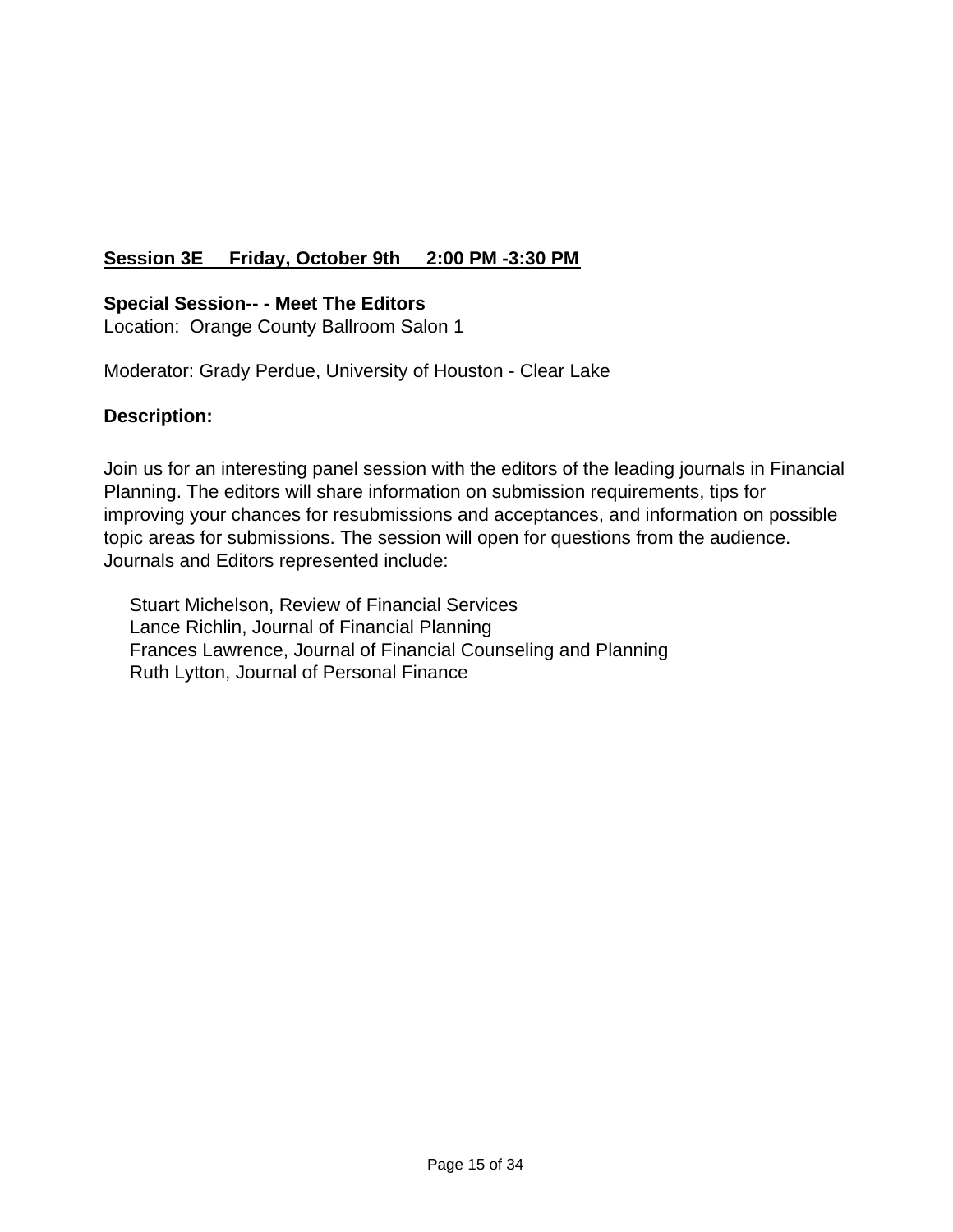# **Session 4A Friday, October 9th 4:00 PM - 5:30 PM**

**Insurance and Case Studies - Insurance and Case Studies** Location: Orange County Ballroom Salon 2

Moderator: Joseph Newman, Auburn University Montgomery

*Liquidity Planning for the Closely- Held Business Owner: A Case Study* Keith R. Fevurly, Metropolitan State College of Denver

*The Risk of Special Relationships in Hedge Fund Investing: The Case of Beacon Hill Asset Management*

Majed Muhtaseb, California State Polytechnic University

*Measuring the Actuarial and Financial Effects on Life Settlements*  David Lange, Auburn University Montgomery Joseph Newman, Auburn University Montgomery

*Insurance Agents and the Fiduciary Standard* Craig Lemoine, American College Rich Stebbins, Texas Tech University

Discussants:

 Majed Muhtaseb, California State Polytechnic University Keith R. Fevurly, Metropolitan State College of Denver Craig Lemoine, American College Joseph Newman, Auburn University Montgomery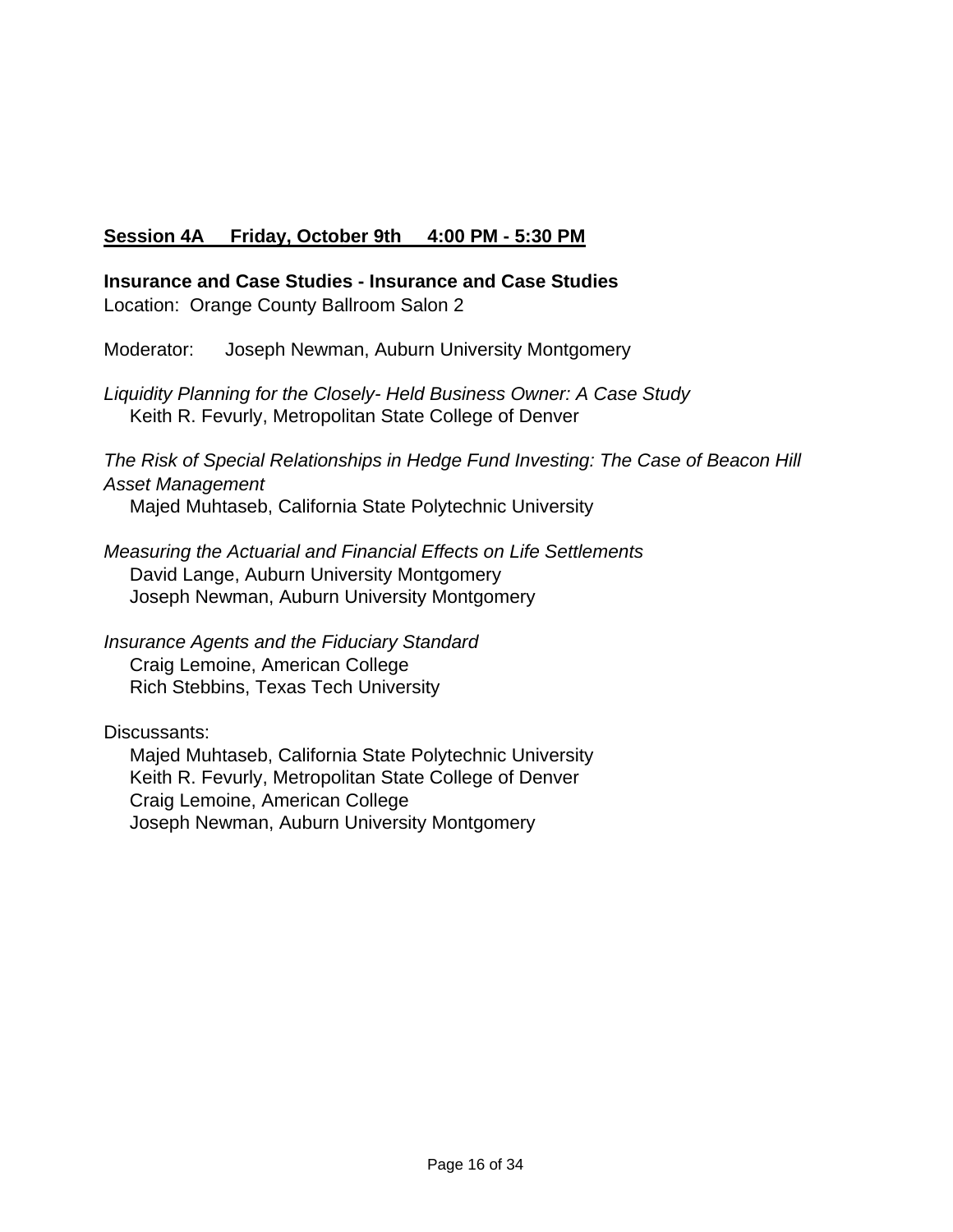## **Session 4B Friday, October 9th 4:00 PM - 5:30 PM**

**Financial Education III - Success Factors in Financial Planning**

Location: Orange County Ballroom Salon 3

Moderator: Stephen Larson, Ramapo College of New Jersey

*Contributing Success Factors Within The Financial Planning Profession: Objective and Subjective Factors*

 De'Arno De'Armond, West Texas A&M University Dorothy Durband, Texas Tech University

*Evaluating the Financial Planner: Does Task Complexity and Gender Matter?* Scott Johnson, Illinois State University Stephen Larson, Ramapo College of New Jersey

*Transpersonal Practices for Certified Financial Planners* Renee M. Snow, Institute of Transpersonal Psychology

*Cultivating the Seeds of a Learned Profession: Introducing the Liberal Arts to Personal Financial Planning*

Richard Wagner, WorthLiving LLC

Discussants:

 Richard Wagner, WorthLiving LLC Renee M. Snow, Institute of Transpersonal Psychology Stephen Larson, Ramapo College of New Jersey Dorothy Durband, Texas Tech University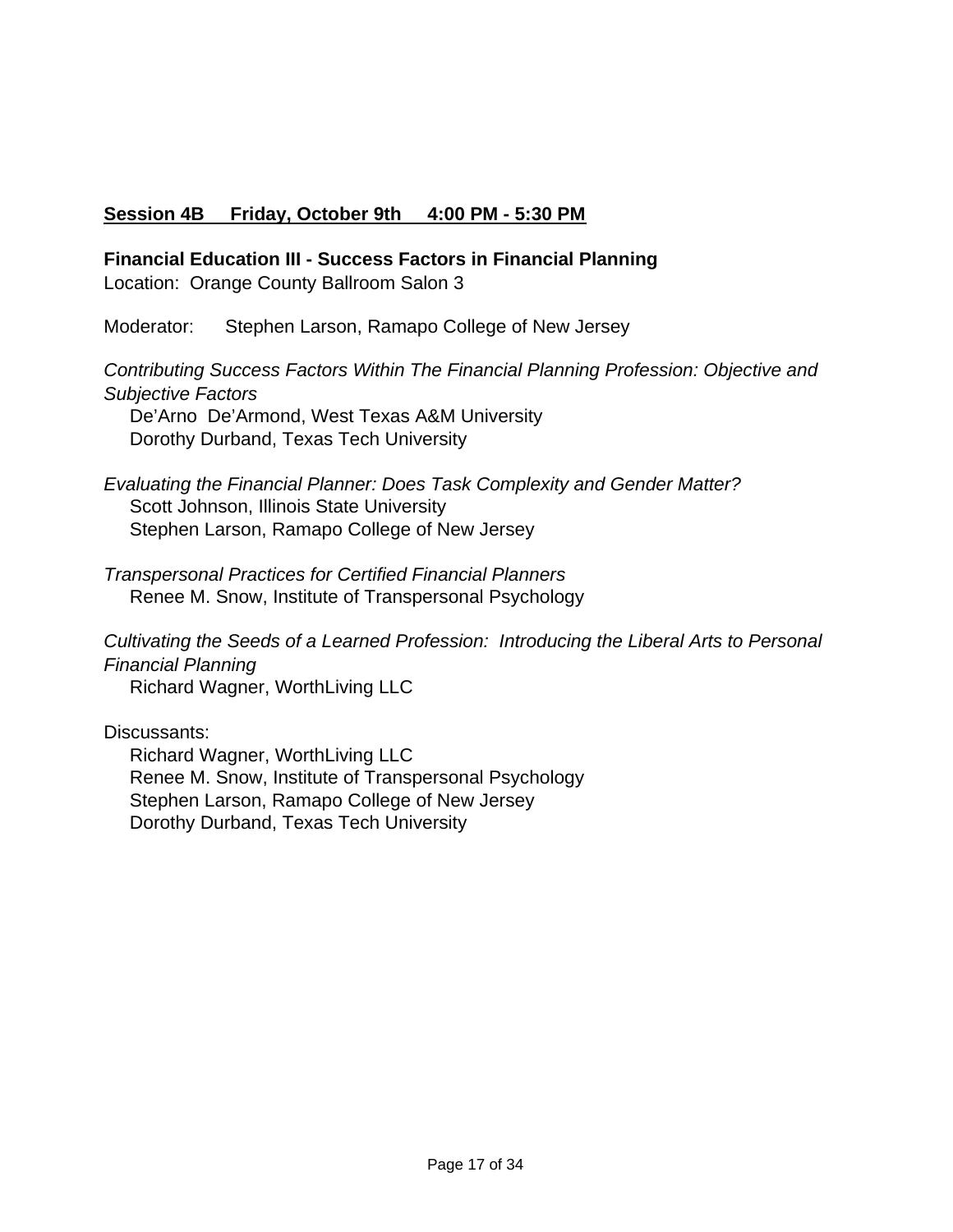## **Session 4C Friday, October 9th 4:00 PM - 5:30 PM**

**Financial Planning III - Benefits of Financial Planning**

Location: Orange County Ballroom Salon 4

Moderator: William Jennings, Air Force Academy

- *Quantifying the Economic Benefits of Personal Financial Planning* Sherman D. Hanna, Ohio State University Suzanne Lindamood, Legislative Service Commission
- *The Economic Benefits of Personal Financial Planning: An Empirical Analysis* Thomas Warschauer, San Diego State University Donald Sciglimpaglia, San Diego State University
- *Special Needs Financial Planning: Assessing Community Awareness* Mitzi Lauderdale, Texas Tech University Rich Stebbins, Texas Tech University
- *What will they do now? A Look at Perceptions and Expectations of Some Future Financial Planners*

Roger Severns, Minnesota State University

Discussants:

 Roger Severns, Minnesota State University William Jennings, Air Force Academy Mitzi Lauderdale, Texas Tech University Sherman D. Hanna, Ohio State University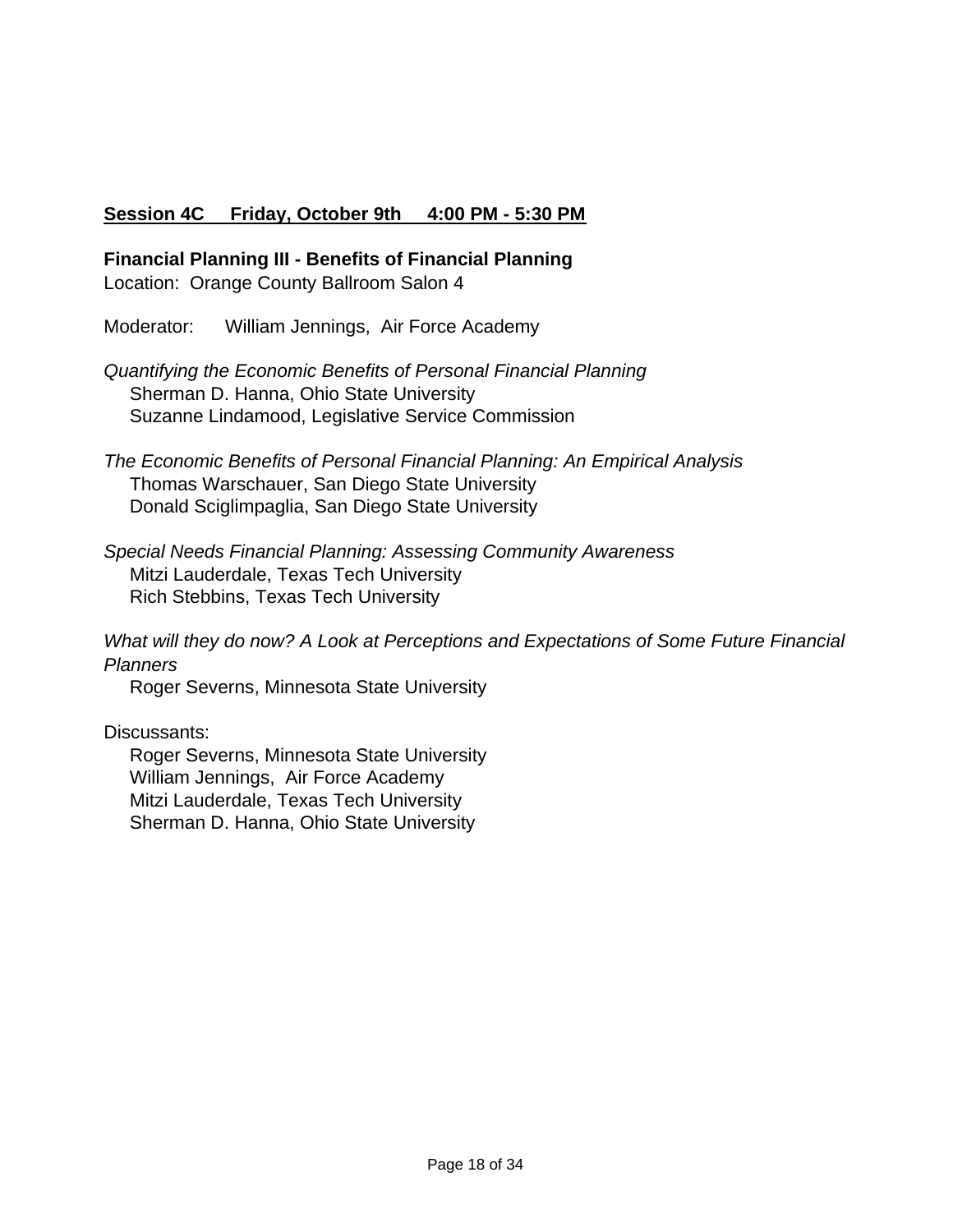## **Session 4D Friday, October 9th 4:00 PM - 5:30 PM**

**Investment Analysis IV - Derivatives in Investment Analysis** Location: Grand Ballroom Salon K

Moderator: Robert Dubil, University of Utah

*Debt-Equity Investment Swapping Strategies* Christopher L. Cain, Augusta State University Peter M. Basciano, Augusta State University James Grayson, Augusta State University

*Pricing Interest Rate Derivatives under Stochastic Volatility* Nabil Tahani, York University Xiaofei Li, York University

*The Cost of Protecting Investment Portfolios With Options* Robert Dubil, University of Utah

*Dynamic Linkages Among Commodity Sector Returns: The Precious Metals, Industrial Metals, and Agricultural Produce* Akash Dania, Alcorn State University Priti Verma, Texas A&M University

Rahul Verma, University of Houston

Discussants: Akash Dania, Alcorn State University Robert Dubil, University of Utah Xiaofei Li, York University Christopher L. Cain, Augusta State University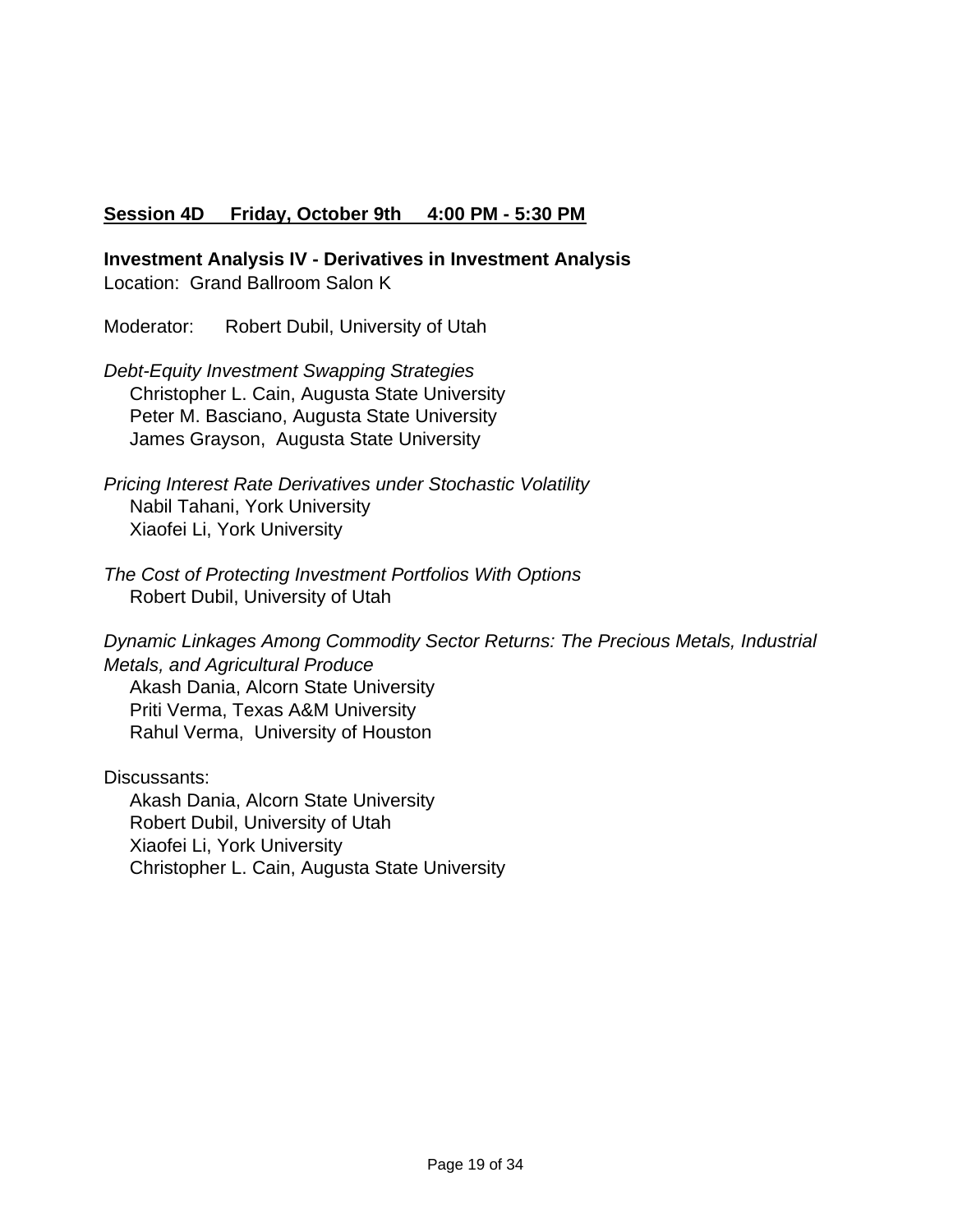# **Session 4E Friday, October 9th 4:00 PM - 5:30 PM**

# **Special Session-- - Using Student-Managed Portfolios to Enhance Institutional Credibility**

Location: Orange County Ballroom Salon 1

Moderator: Larry Belcher, Stetson University

Larry Belcher, Stetson University

## **Description:**

A student-managed portfolio is a marvelous teaching tool. This presentation will look at ways that institutional credibility can be enhanced including admissions, recruiting, alumni relations, and public relations. We will consider facilities, publications, and external events like competitions to enhance institutional visibility and credibility.

# **Session 5A Saturday, October 10th 9:00 AM- 10:30 AM**

Location: Orange County Ballroom Salon 2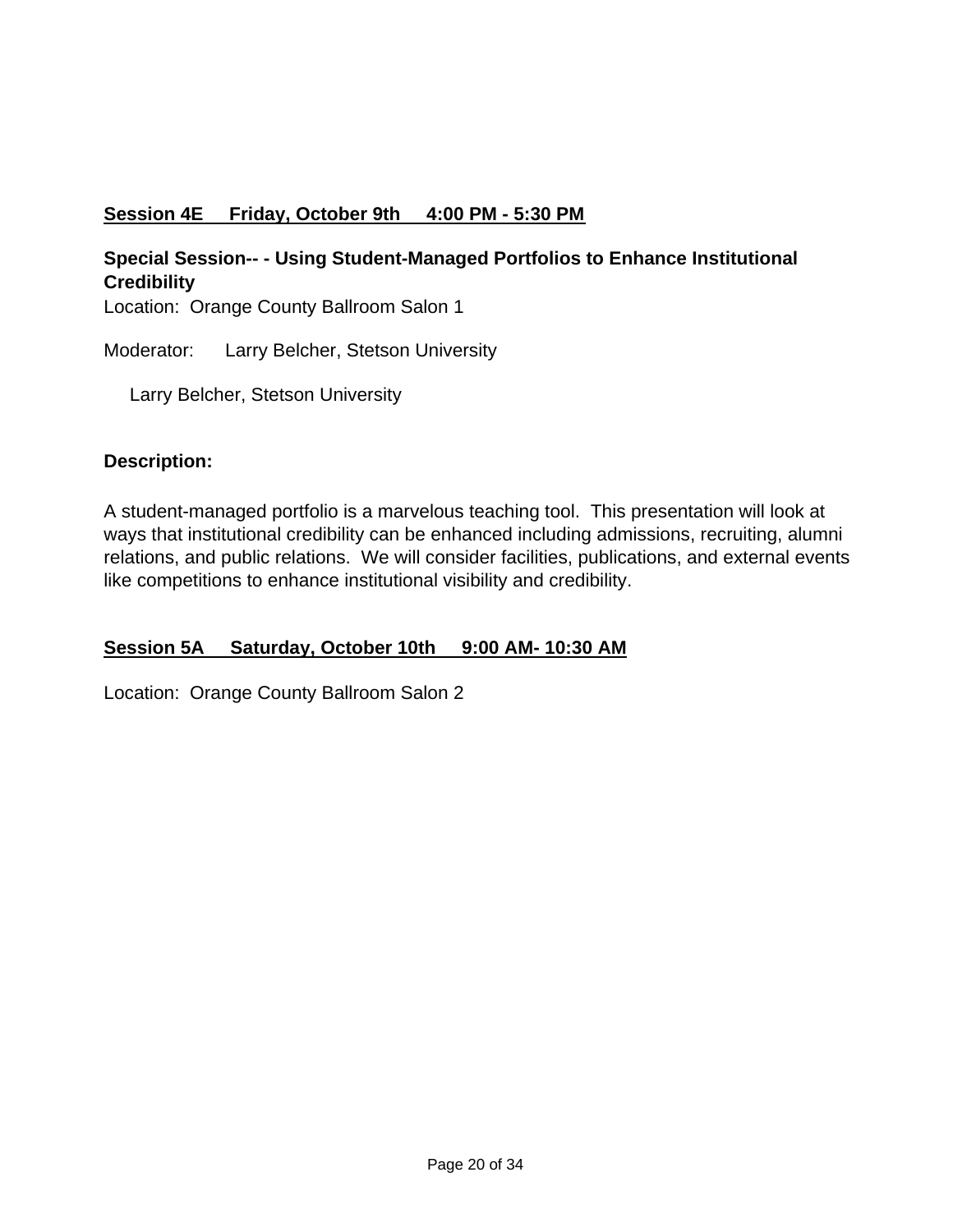## **Session 5B Saturday, October 10th 9:00 AM- 10:30 AM**

### **Retirement Planning II - Social Security and IRAs**

Location: Orange County Ballroom Salon 3

Moderator: Francis Laatsch, University of Southern Mississippi

*The Total Family Benefits Impact on The Social Security Early Retirement Decision* Rich Fortin, New Mexico State University Stuart Michelson, Stetson University

*Social Security, Guaranteed Retirement Accounts, and Roth-style Savings Accounts* Francis Laatsch, University of Southern Mississippi Danniel Klein, Bowling Green State University

*Traditional IRA vs. Roth IRA: An Opportunity Cost Analysis*

 Yong Cao, University of Alaska Anchorage Suresh Srivastava, University of Alaska Anchorage

*Who Own IRAs? Evidence from the 2004 Survey of Consumer Finances* Hyrum Smith, Texas Tech University

Discussants:

 Hyrum Smith, Texas Tech University Yong Cao, University of Alaska Anchorage Francis Laatsch, University of Southern Mississippi Stuart Michelson, Stetson University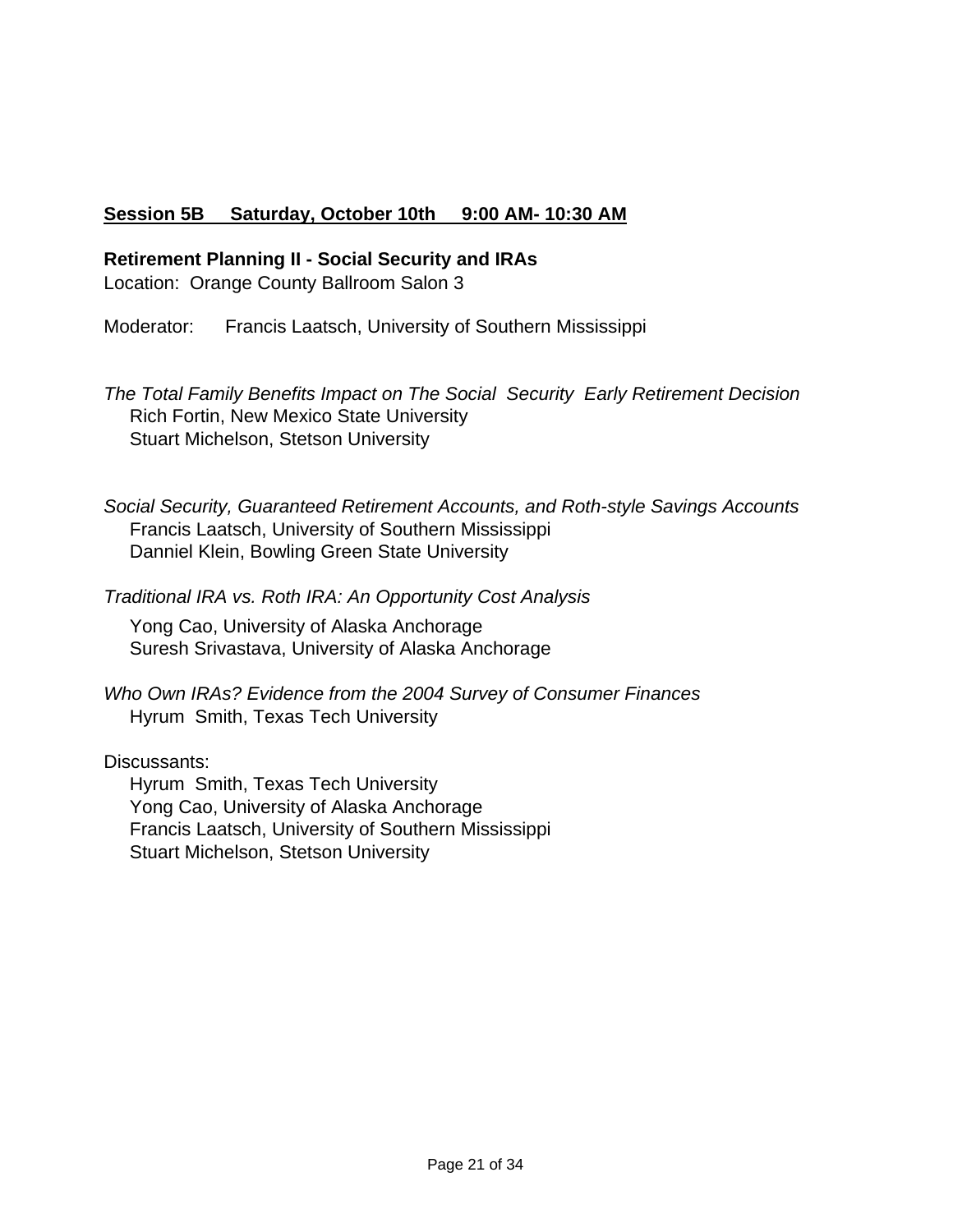# **Session 5C Saturday, October 10th 9:00 AM- 10:30 AM**

### **Financial Planning IV - Financial Services Industry**

Location: Orange County Ballroom Salon 4

Moderator: Claire Matthews, Massey University

*Borrowing to Cope with Adverse Health Events: Liquidity Constraints and Unsecured Debt* Patryk Babiarz, Purdue University Richard Widdows, Purdue University Tansel Yilmazer, University of Missouri-Columbia

*The Family Life Cycle and Banking Relationships* Claire Matthews, Massey University

*Gender Differences inthe Success of Producers in the Financial Service Industry* Karen Eilers Lahey , University of Akron Mary Quist-Newins, American College

*Corporate Governance and Stock Returns in Hong Kong: Carrots or Sticks?* Yan-Leung Cheung, Hong Kong Baptist University J. Thomas Connelly, Chulalongkorn University Ping Jiang, University of International Business and Economics, China Piman Limpaphayom, Chulalongkorn University

Discussants:

 Karen Eilers Lahey , University of Akron Tansel Yilmazer, University of Missouri-Columbia Thomas Warschauer, San Diego State University Claire Matthews, Massey University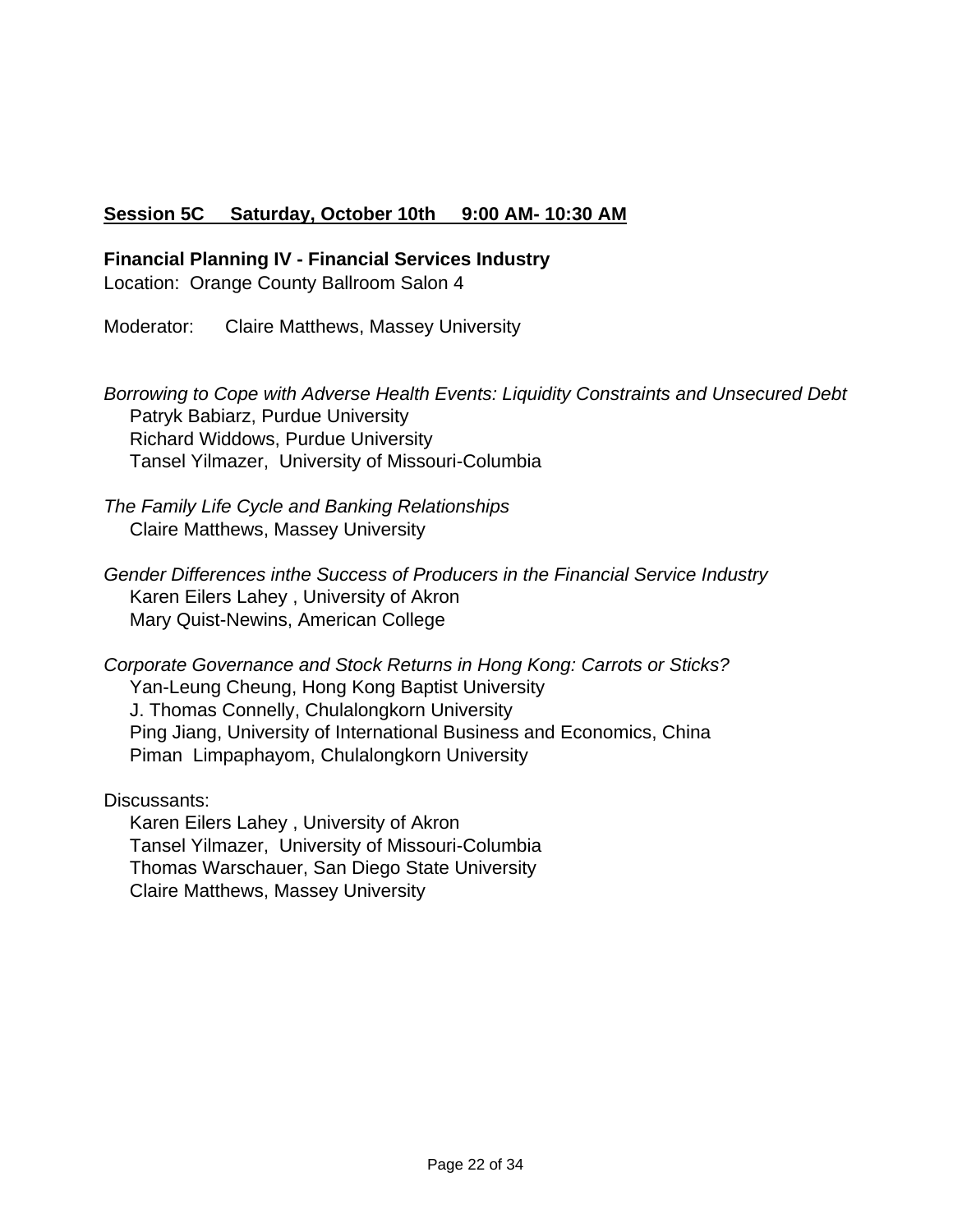## **Session 5D Saturday, October 10th 9:00 AM- 10:30 AM**

**Investment Analysis V - Market Timing and Asset Selection** Location: Grand Ballroom Salon K

Moderator: Brian Boscaljon, Penn State Erie

*Re-Evaluating the Dynamic Nature of Asset Class Correlations* William Chittenden, Texas State University Vence Lesseig, Texas State University Kenneth Moon, Texas State University

*Storm Equity: An Examination of Defensive Stock* Raymond Johnson, Auburn University Montgomery David Lange, Auburn University Montgomery Joseph Newman, Auburn University Montgomery

*Market Timing Using the VIX for Style Rotation* Brian Boscaljon, Penn State Erie Greg Filbeck, Penn State Erie Jessica Zhao, Penn State Erie

### *Benjamin Graham Revisited*

 Robert Balik, Western Michigan University Jamshid Mehran, Indiana University South Bend

Discussants:

 Robert Balik, Western Michigan University Brian Boscaljon, Penn State Erie Raymond Johnson, Auburn University Montgomery Vence Lesseig, Texas State University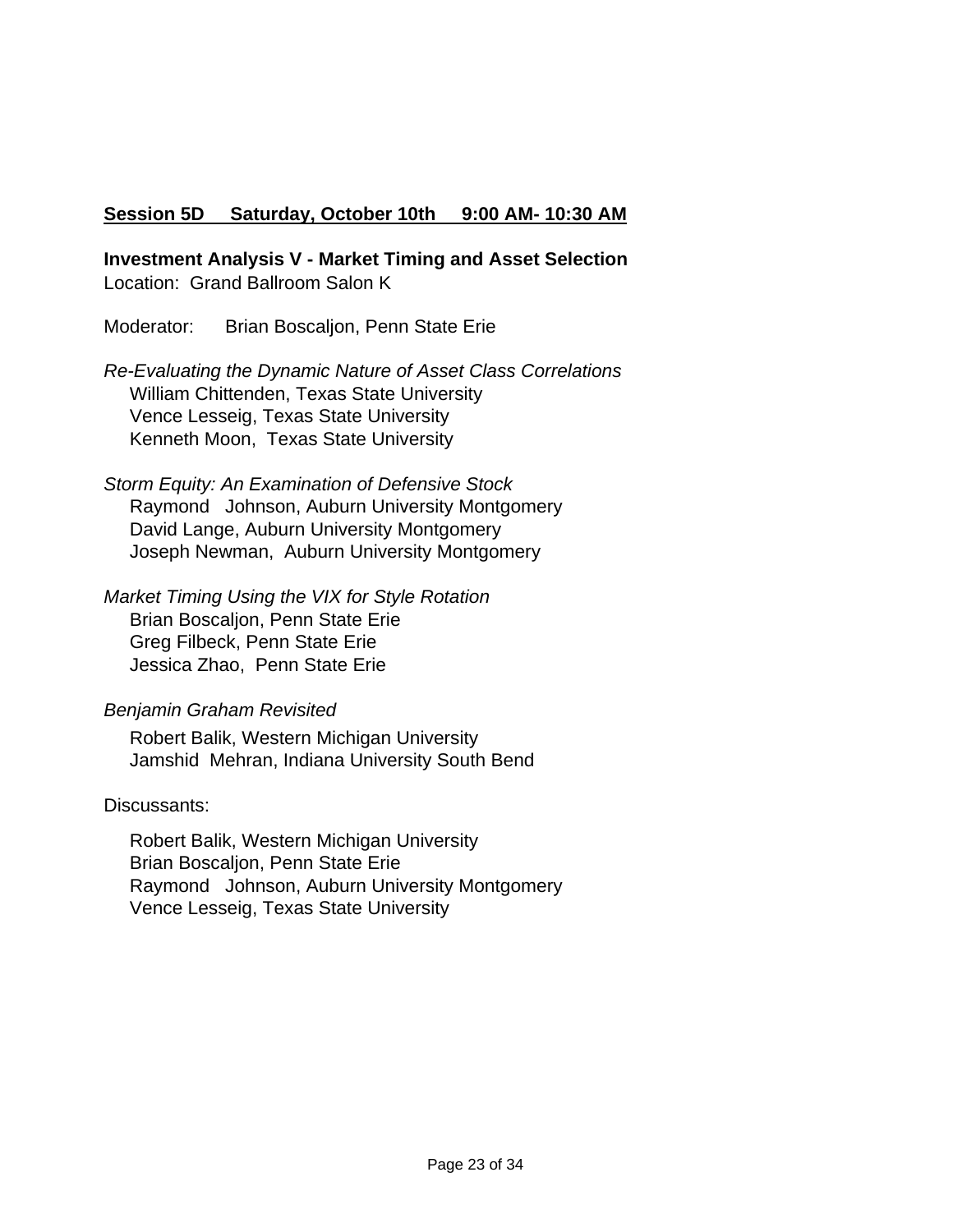# **Session 5E Saturday, October 10th 9:00 AM- 10:30 AM**

## **Special Session-- - Creating a Pro Bono Financial Planning Practicum Experience** Location: Orange County Ballroom Salon 1

Moderator: Vickie Hampton, Texas Tech University

 Dorothy Durband, Texas Tech University John R. Salter, Texas Tech University Ethan Luman, Texas Tech University Jonathan Sprague, Financial Planning Association

### **Description:**

This panel will provide insights on developing a pro bono financial planning practicum course for students. Discussion topics will include the framework for a course, the opportunities and challenges of offering a course, resources available, and suggestions for course replication.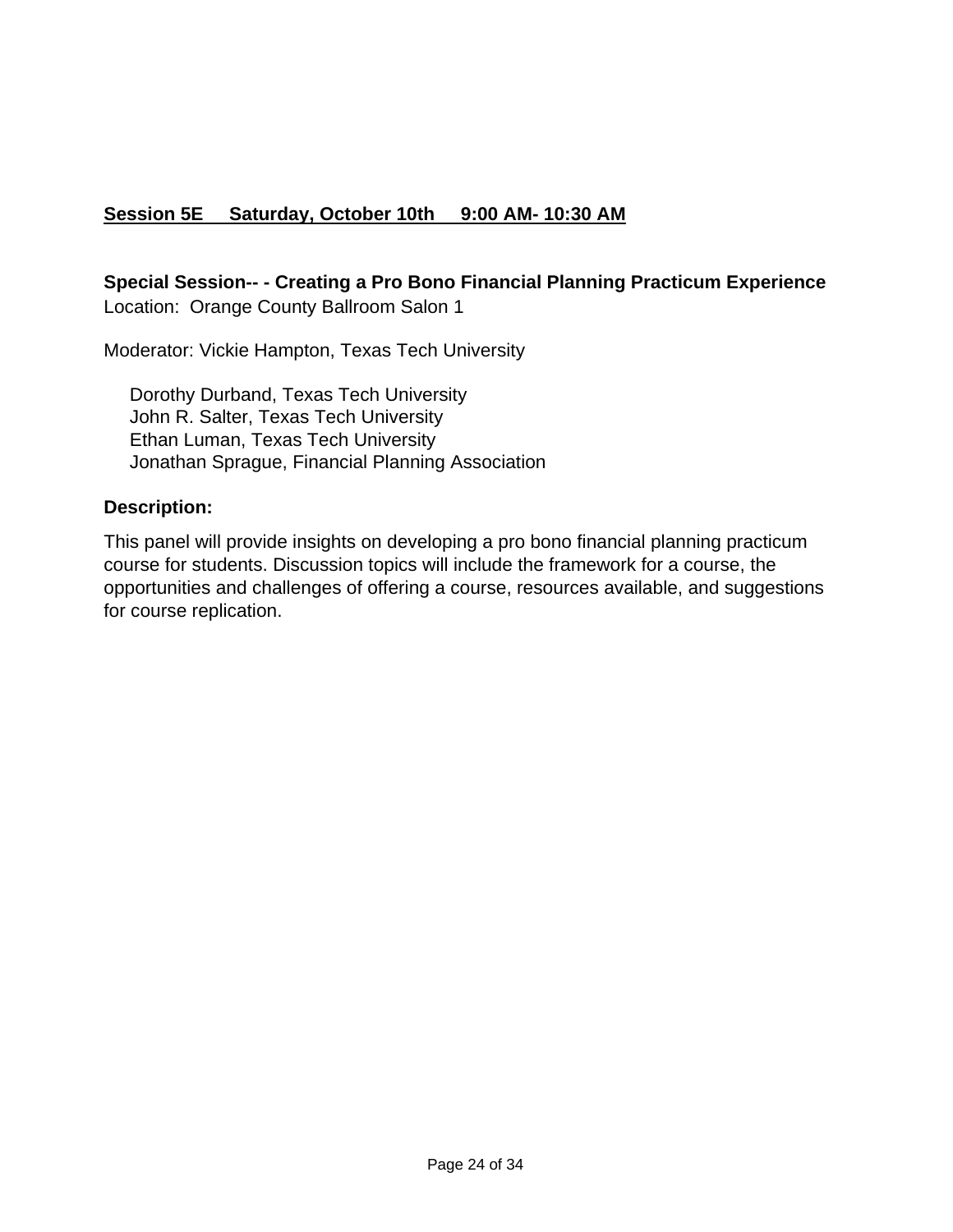# **Session 6A Saturday, October 10th 11:00 AM - 12:30 PM**

### **Financial Counseling - Practical Applications**

Location: Orange County Ballroom Salon 2

Moderator: Anna-Karin Rosengren, UBS Wealth Management Research

*The Art of Due Diligence: How to Make Use of Professional Tools* Anna-Karin Rosengren, UBS Wealth Management Research

- *Sustaining Income Through Retirement: Four Strategies for Retiring Clients* Noelle Fox, Principal Financial Group
- *A Summary and Analysis of Registered Investment Advisers in the United States* Lukas R. Dean, William Paterson University

*Asset Protection 101 – What Every Financial Advisor Must Know* Ike Devji, Wealthy 100

Discussants:

 Ike Devji, Wealthy 100 Lukas R. Dean, William Paterson University Noelle Fox, Principal Financial Group Anna-Karin Rosengren, UBS Wealth Management Research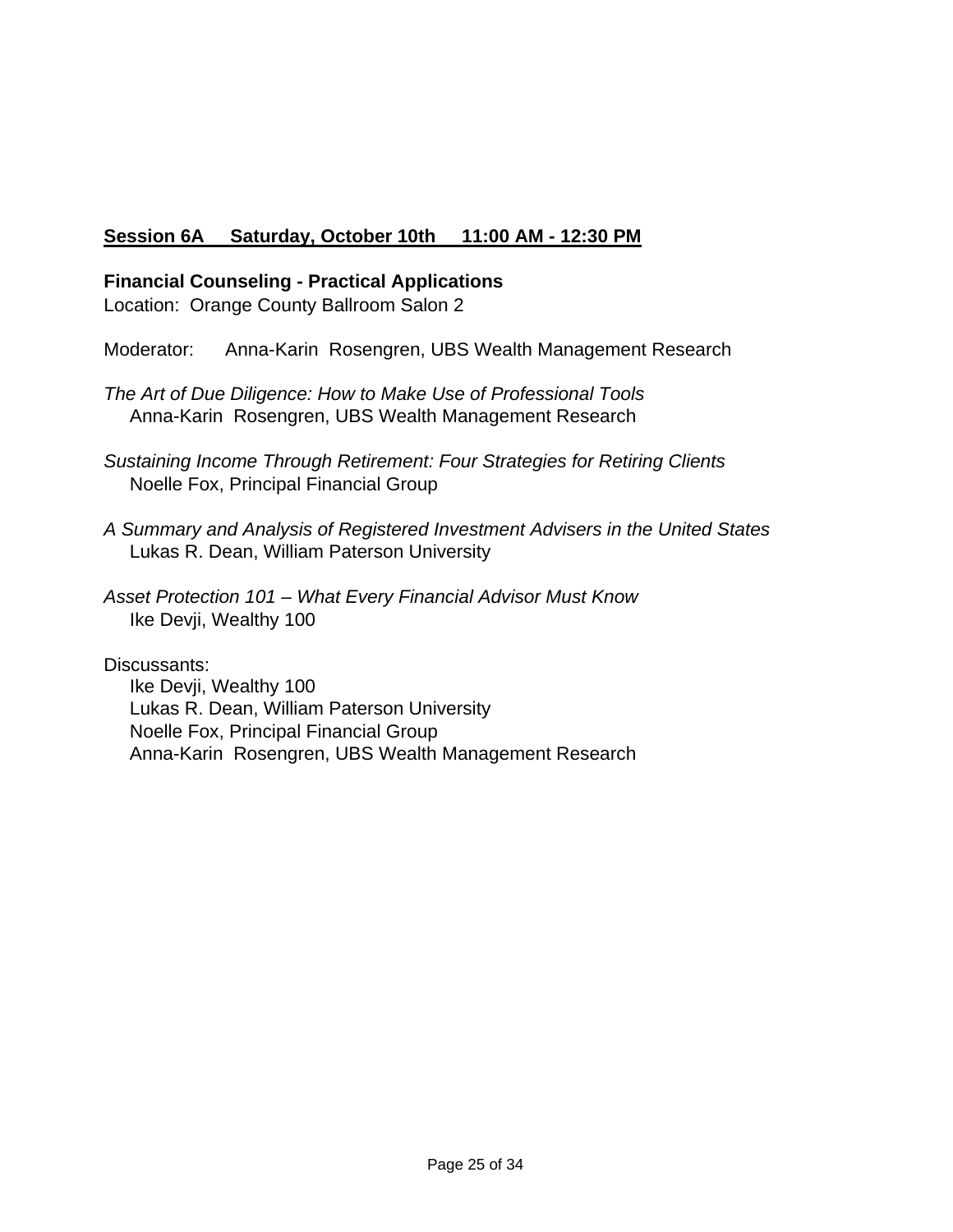# **Session 6B Saturday, October 10th 11:00 AM - 12:30 PM**

### **Financial Education IV - Best Practices**

Location: Orange County Ballroom Salon 3

Moderator: Lynn O'Shaughnessy, TheCollegeSolution.com

*Excel Chart Best Practices*

Robert Balik, Western Michigan University

*How Financial Planners Can Help Clients With Late-Stage College Strategies* Lynn O'Shaughnessy, TheCollegeSolution.com

*Do Personal Characteristics and Financial Behaviors Impact the Decision to Seek Professional Financial Planning Help?* Danielle Winchester, Texas Tech University Sandra Huston, Texas Tech University

Discussants:

 Lynn O'Shaughnessy, TheCollegeSolution.com Danielle Winchester, Texas Tech University Debbie Psihountas, Webster University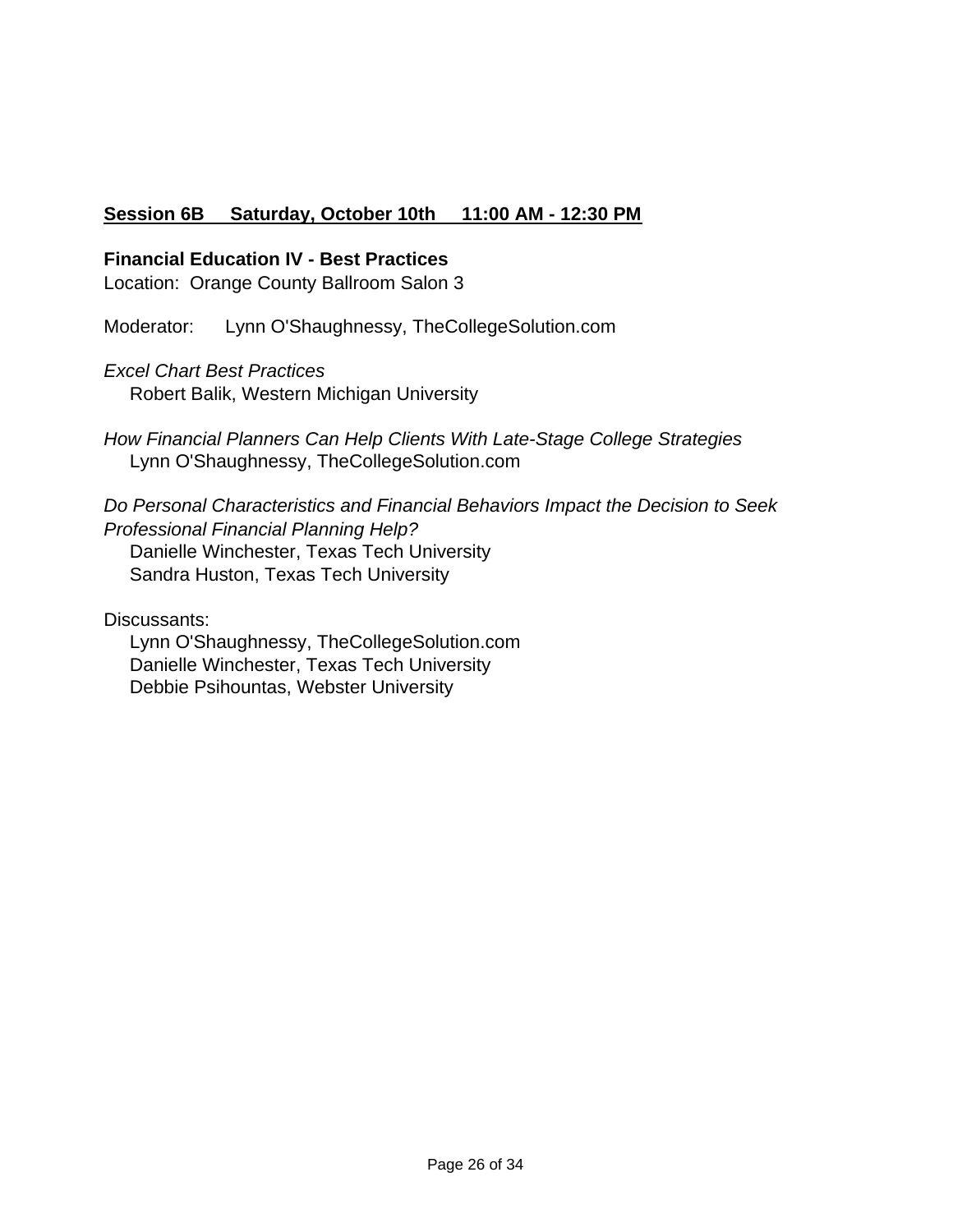## **Session 6C Saturday, October 10th 11:00 AM - 12:30 PM**

### **Retirement Portfolio III - Portfolio Rebalancing/Success**

Location: Orange County Ballroom Salon 4

Moderator: Shawn Brayman, PlanPlus Inc.

*Making More Cents for 401(k) Plans: Value-Averaging vs. Constant Proportional Rebalancing*

 Haiwei Chen, California State University, San Bernardino Jim Estes, California State University, San Bernardino

*Sequence Risk – Understanding the Luck Factor* Shawn Brayman, PlanPlus Inc.

*The Myth of Dollar Cost Averaging*

 William Chittenden, Texas State University Kenneth Moon, Texas State University Holland Toles, Texas State University

*Modeling Equity Returns as a Stochastic Volatility Jump-Diffusion Process: The Effect On Retirement Portfolio Success Rates* Daniel Walz, Trinity University Diane Walz, The University of Texas – San Antonio

Discussants: Daniel Walz, Trinity University Kenneth Moon, Texas State University Shawn Brayman, PlanPlus Inc. Haiwei Chen, California State University, San Bernardino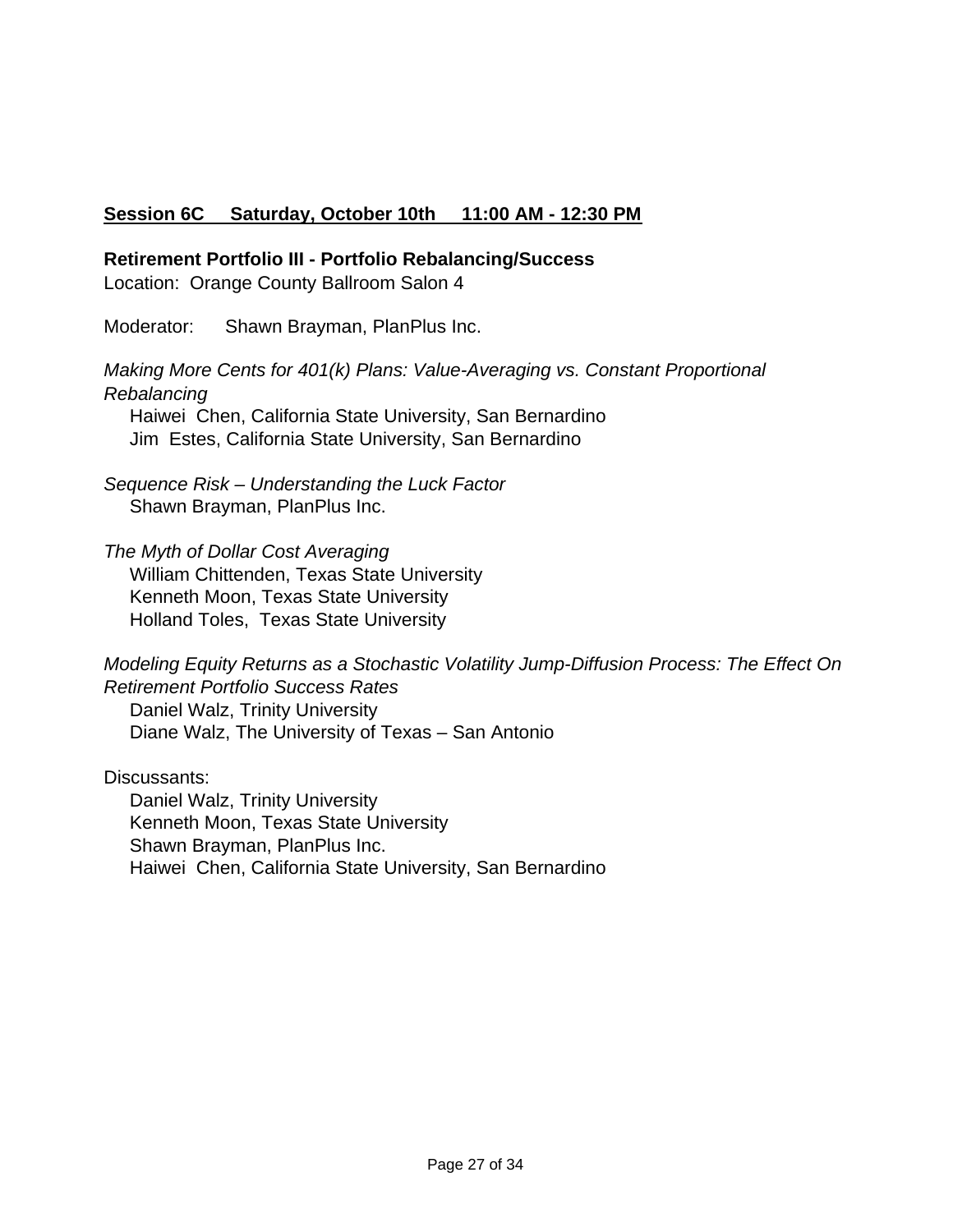# **Session 6D Saturday, October 10th 11:00 AM - 12:30 PM**

### **Current Topics - Financial Crisis**

Location: Grand Ballroom Salon K

Moderator: Francis Laatsch, University of Southern Mississippi

*The Role of Contingent Contracts in Pricing Assets for the Troubled Assets Relief Program (TARP)*

Francis Laatsch, University of Southern Mississippi

*Highlights of Selected Tax provisions Included with the Emergency Economic Stabilization Act of 2008 and Selected IRS Cost of Livining Adjustments* James Trebby, Marquette University

*Corporate Governance, Directors' and Officers' Insurance, Class Action Lawsuits and the Current Financial Crisis*

 Edwin H. Duett, Mississippi State University Charles F. Beuchamp, Middle Tennessee State University Larry R. White, East Tennessee State University

Discussants:

 Charles F. Beuchamp, Middle Tennessee State University Francis Laatsch, University of Southern Mississippi James Trebby, Marquette University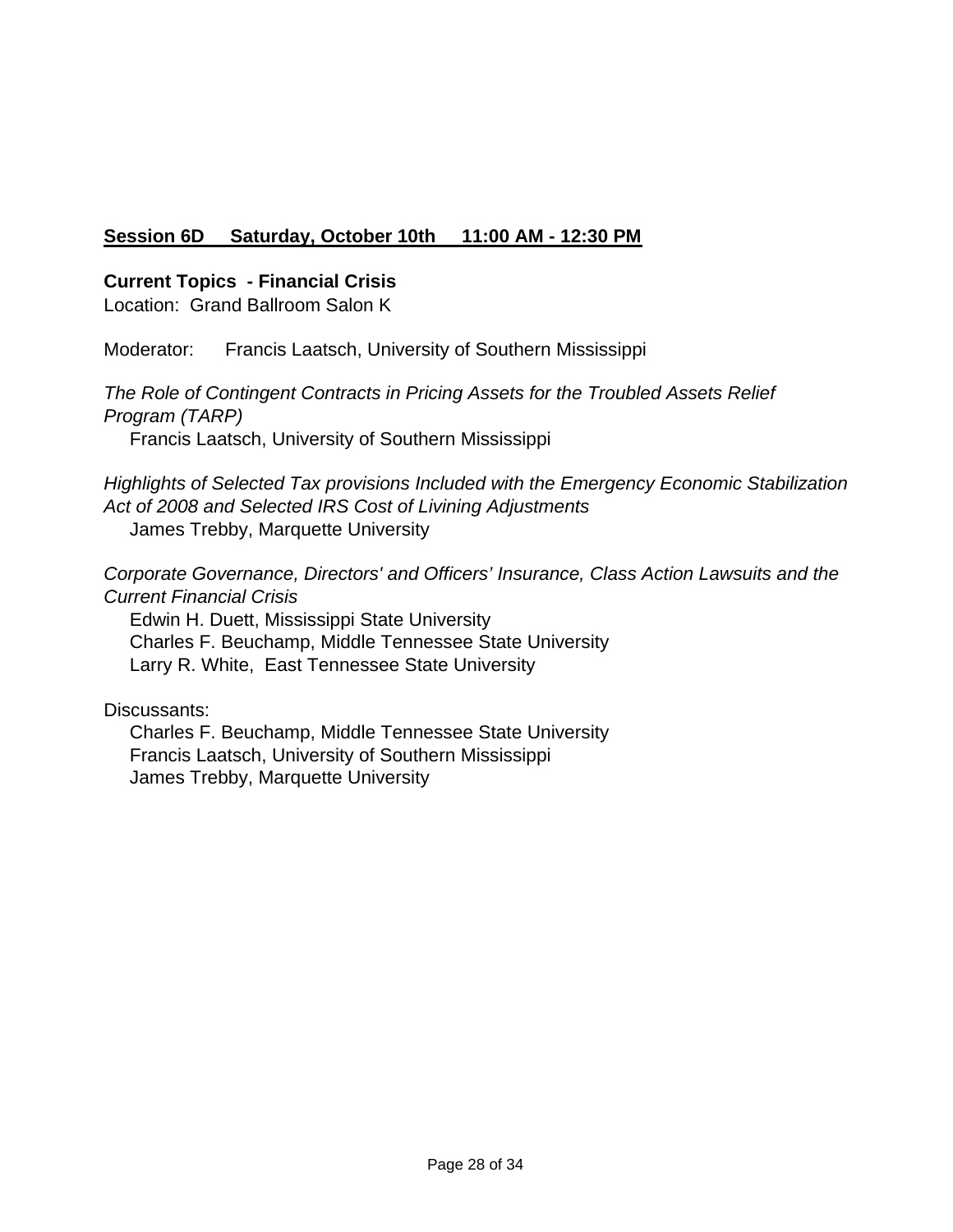# **Session 6E Saturday, October 10th 11:00 AM - 12:30 PM**

# **Special Session-- - Comparing Mortgage Quotes: What Every Consumer and Financial Planner Should Know**

Location: Orange County Ballroom Salon 1

Moderator: David Lange, Auburn University Montgomery

Christine McClatchey, University of Northern Colorado

## **Description:**

Do you know about the Yield Spread Premium? If not, you or your client may be overpaying thousands of dollars for a new or refinanced mortgage. While the YSP may benefit certain borrowers, research shows it is regularly exploited as a way to overcharge borrowers. This session will provide participants the knowledge needed to avoid such overages and select the best product for their unique needs.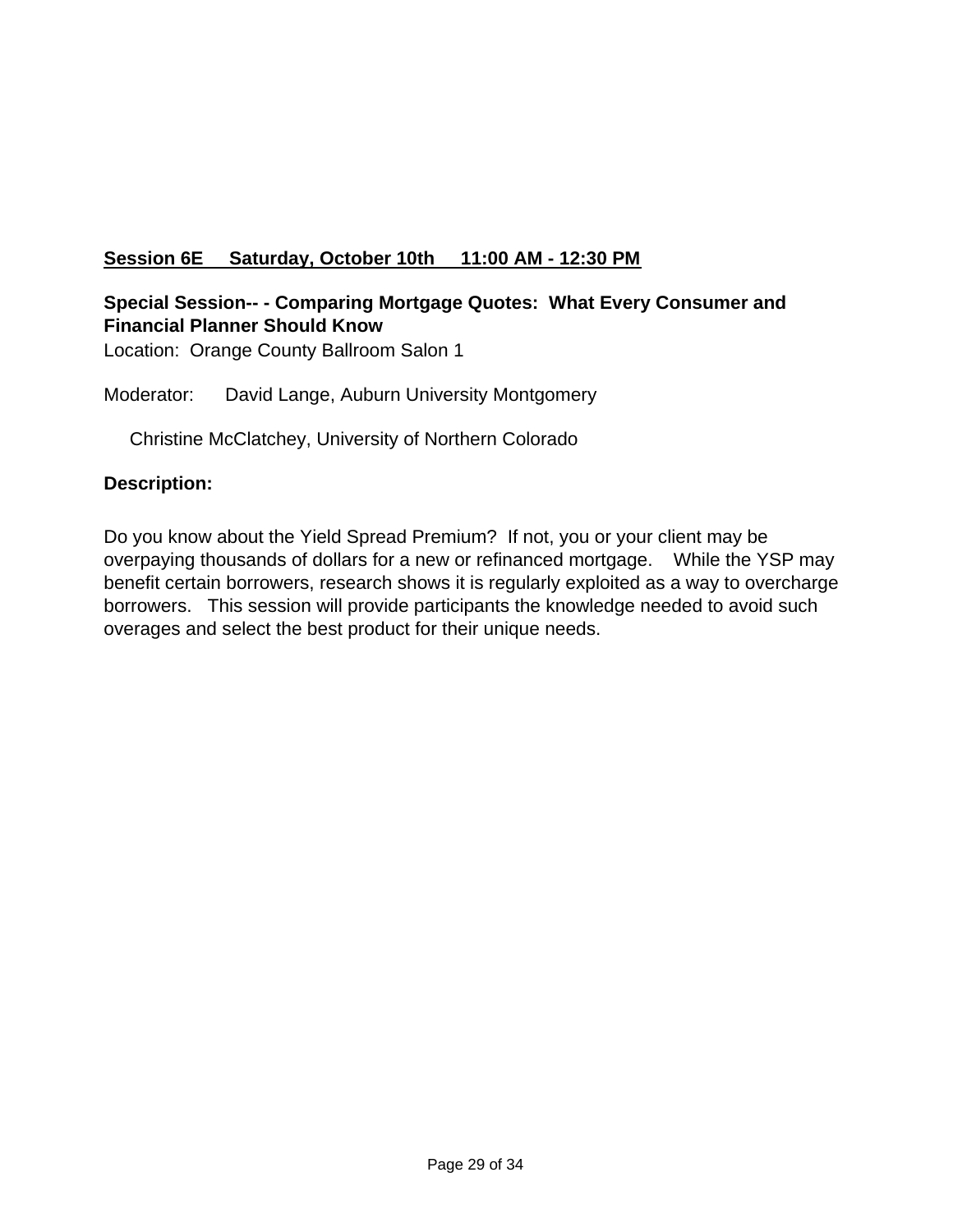# **Session 6F Saturday, October 10th 11:00 AM - 12:30 PM**

# **Special Session-- - Panel Discussion on Research Topics of Interest to Practitioners and Academics**

Location: Grand Ballroom Salon A

Moderator: Stuart Michelson, Stetson University

 Conrad Ciccotello, Georgia State University Brent A. Neiser, National Endowment for Financial Education Tom L. Potts, Baylor University Elizabeth Jetton, Financial Vision Advisors

### **Description:**

During this session the panel and audience will brainstorm research ideas that have practical use to practitioners. Panel members will suggest a number of research ideas and involve the audience in a discussion of the most relevant research topics.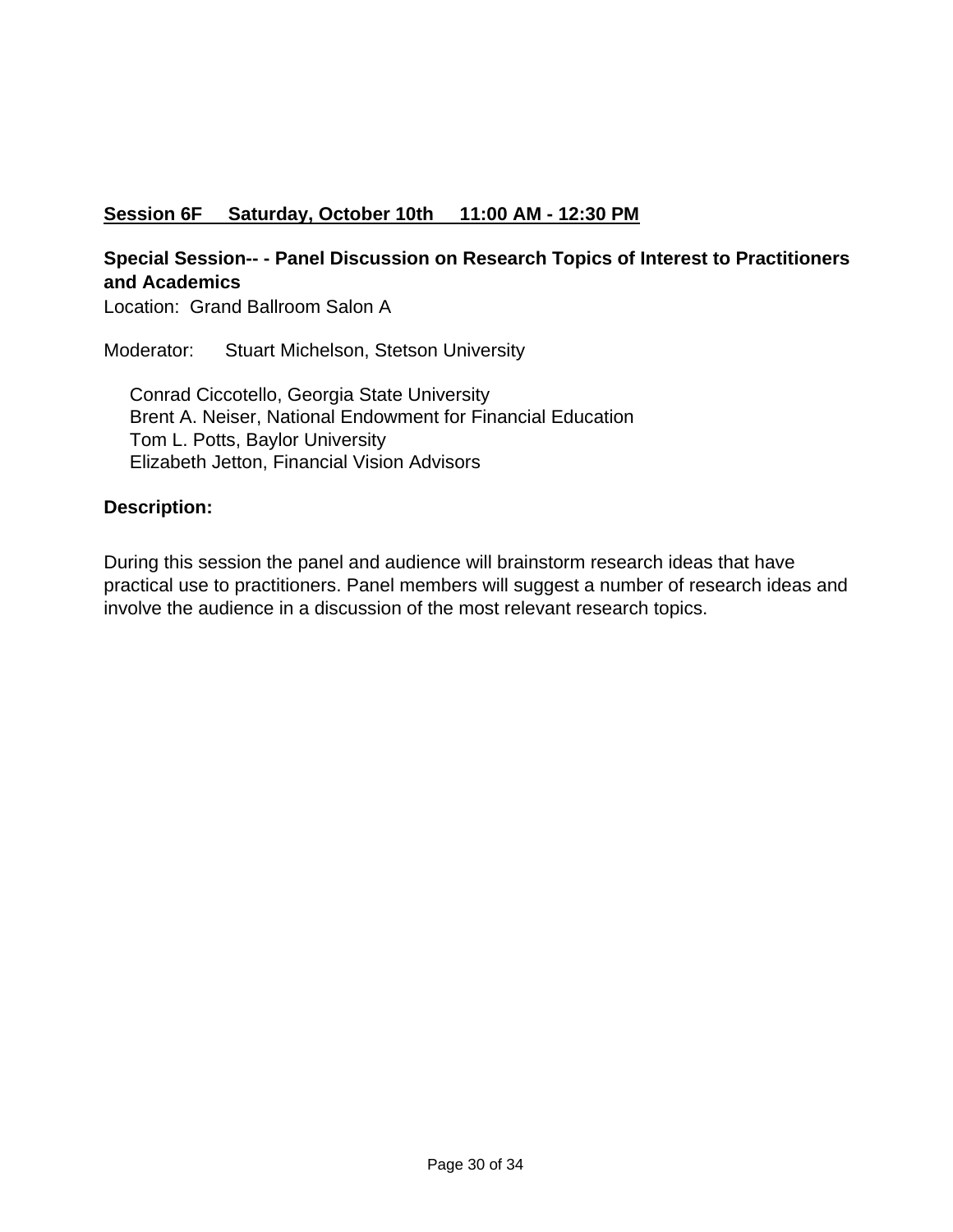#### **INDEX OF PARTICIPANTS WITH SESSION NUMBERS**

Agapova, Anna 3C Agrrawal , Pankaj 3C Arnold, Allen 2C Arvesen, James 3B Babiarz, Patryk 5C Balik, Robert 5D, 6B Basciano, Peter M. 2C, 4D Belcher, Lawrence J. 2B, 4E Beuchamp, Charles F. 6D Bland, Eugene 3A Boscaljon, Brian 5D Brayman, Shawn 6C Bridges, Kimberly 3A Browning, Chris 1C Cain, Christopher L. 4D Calincan, Anamaria 3A Campbell, Mary Ann 2B Cao, Yong 5B Chang, Rositsa 2A Chatterjee, Swarn 1C, 2E, 3B Chen, Haiwei 6C Chittenden, William 5D, 6C Choi, Doug S. 2C Ciccotello, Conrad 6F Clark, John 3C Coopersmith, Lewis 3B Cummins, Benjamin 1A Dania, Akash 4D De Jong, Jack 2A De la Torre, Cris 2C De'Armond, De'Arno 4B Dean, Lukas R. 6A Devji, Ike 6A DiLellio, James 1D, 3C Docking, Diane 2C Domian, Dale 1D Dow, James 2A Dubil, Robert 3C, 4D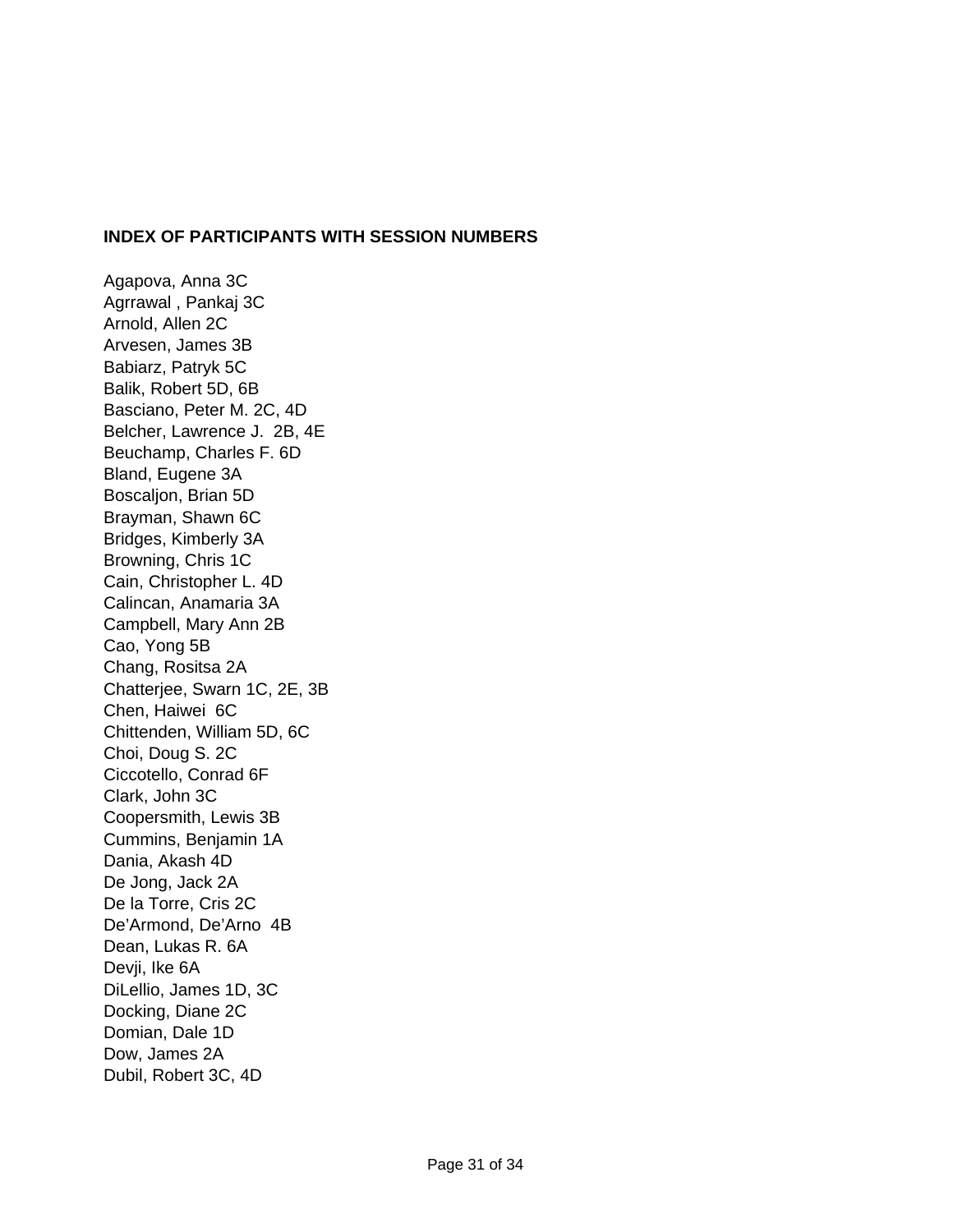Duett, Edwin H. 6D Durband, Dorothy 4B, 5E Elston, Frank 2C Estes, Jim 6C Evensky, Harold 2B Fevurly, Keith R. 4A Filbeck, Greg 5D Finke, Michael 1A, 2E, 3A Fortin, Rich 5B Fox, Noelle 6A Frank, Larry R. 3B Friedman, Joseph 1A Gilliam, John 1C Goetz, Joseph 3B Grant, James 1D Grayson, James 2C, 4D Griesdorn, Tim 3D Hampton, Vickie 2B, 5E, 1E Hanna, Michael E. 1B Hanna, Sherman D. 1C, 2E, 3A, 4C Haque, Mahfuzul 2D Hill, Robert 1B Hira , Tahira 1B Huston, Sandra 1A, 1B, 3A, 6B Jennings, William 4C Jetton, Elizabeth 6F Johnson, Raymond 5D Johnson, Scott 4B Katz, Deena 1E, 2B Kiymaz, Halil 2D Klein, Danniel 5B Klement, Joachim 2A Korb, Brian 2B Kouki, Imen 2D Krishnan, V. Sivarama 2C Laatsch, Francis 5B, 6D Lahey , Karen Eilers 5C Lange, David 4A, 5D, 6E Larson, Stephen 4B Lauderdale, Mitzi 4C Lawrence, Frances 3E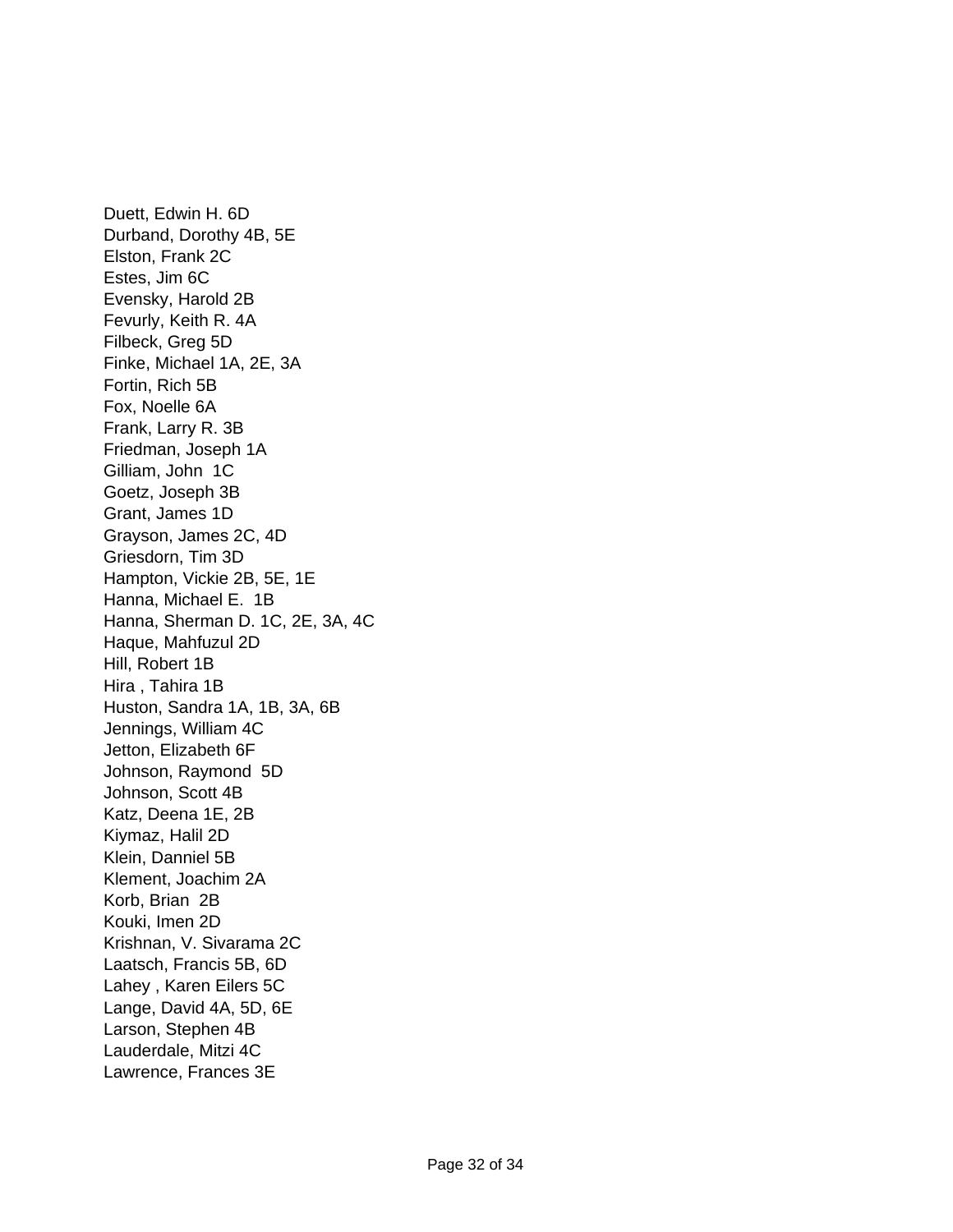Lemoine, Craig 1E, 4A Lesseig, Vence 5D Li, Xiaofei 4D Cheung, Yan-Leung 5C Connelly, J. Thomas 5C Jiang, Ping 5C Limpaphayom, Piman 2D, 5C Lindamood, Suzanne 1C, 2E, 4C Liu, Qianqiu 2A Liu, Jinlin 3D Loibl, Cäzilia 1B Luman, Ethan 5E Lytton, Ruth 3E Matthews, Claire 5C McClatchey, Christine 1C, 6E McManus, Ginette 1C Mehran, Jamshid 5D Michelson, Stuart 5B, 3E, 5E, 6F Mitchell, John 3B Moon, Kenneth 5D, 6C Moreschi, Robert 1A Muhtaseb, Majed 4A Nanigian, David 1D Neiser, Brent A. 6F Newman, Joseph 4A, 5D Newmark, Richard 2C O'Shaughnessy, Lynn 6B Palmer, Lance 3B Perdue, Grady 1B, 3E, 2D Pfeiffer, Shaum 3D Potts, Tom L. 6F Psihountas, Debbie 6B Quist-Newins, Mary 5C Reichenstein, William 1D Richlin, Lance 3E Robinson, John 2A Rock, Whitney 1B Rosengren, Anna-Karin 6A Salter, John 1A, 2B Scharff, Robert 1C Sciglimpaglia, Donald 4C